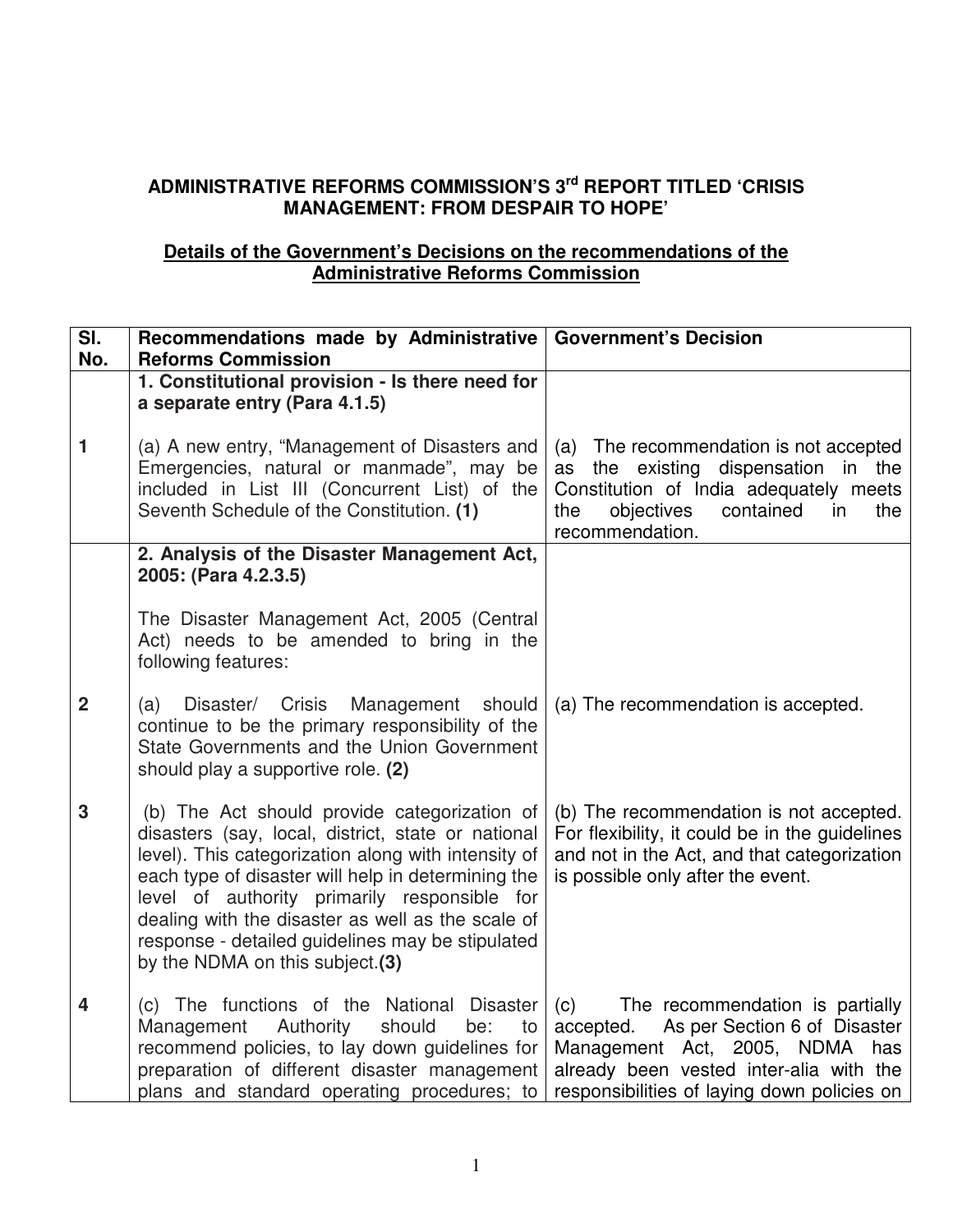| SI.            | Recommendations made by Administrative                                                                                                                                                                                                                                                                                                                                                                                                                                                                                                                                                                                                                                                                                                          | <b>Government's Decision</b>                                                                                                                                                                                                                                                                                                                                                                                                                                                                                                                                                                                                                                                   |
|----------------|-------------------------------------------------------------------------------------------------------------------------------------------------------------------------------------------------------------------------------------------------------------------------------------------------------------------------------------------------------------------------------------------------------------------------------------------------------------------------------------------------------------------------------------------------------------------------------------------------------------------------------------------------------------------------------------------------------------------------------------------------|--------------------------------------------------------------------------------------------------------------------------------------------------------------------------------------------------------------------------------------------------------------------------------------------------------------------------------------------------------------------------------------------------------------------------------------------------------------------------------------------------------------------------------------------------------------------------------------------------------------------------------------------------------------------------------|
| No.            | <b>Reforms Commission</b>                                                                                                                                                                                                                                                                                                                                                                                                                                                                                                                                                                                                                                                                                                                       |                                                                                                                                                                                                                                                                                                                                                                                                                                                                                                                                                                                                                                                                                |
|                | promote and organize vulnerability studies,<br>evaluation; to<br>research<br>and<br>advise<br>on<br>parameters of categorization and on declaration<br>of national and state disasters; to develop<br>expertise and knowledge in the field of<br>crisis/disaster management and disseminate to<br>the field, to develop and organize training and<br>capacity building programmes, to coordinate the<br>early warning system and deploy specialized<br>manpower and machinery in support of<br>local/state governments, where required; to<br>advise on the constitution and use of the<br>Disaster Management Funds; and to give<br>recommendations on all matters relating to<br>crisis/disaster<br>management<br>the<br>to<br>government.(4) | disaster management and guidelines to<br>be followed by the State Authorities in<br>drawing up the State Plan which included<br>various subcomponents as mentioned in<br>recommendations of ARC.<br>However,<br>the deployment of specialized manpower,<br>machinery and advising on the use and<br>constitution<br>disaster<br>of<br>management<br>funds should be with Central and State<br>Governments,<br>at<br>present.<br>as<br>for<br>Responsibility<br>general<br>superintendence of the National Disaster<br>Response Force should rest with the<br>Central Government, which is responsible<br>for the paramilitary forces from which<br>NDRF battalions were drawn. |
| 5              | (d)<br>The<br>task<br>of<br>implementation<br>of<br>mitigation/prevention and response measures<br>may be left to the State Governments and the<br>district and local authorities with the line<br>ministries departments of Government of India,<br>playing a supportive role.(5)                                                                                                                                                                                                                                                                                                                                                                                                                                                              | The recommendation is accepted.<br>(d)                                                                                                                                                                                                                                                                                                                                                                                                                                                                                                                                                                                                                                         |
| 6              | (e) The law should cast a duty on every public<br>functionary, to promptly inform the concerned<br>authority about any crisis, if he/she feels that<br>such<br>authority<br>does<br>not<br>have<br>such<br>information.(6)                                                                                                                                                                                                                                                                                                                                                                                                                                                                                                                      | (e) The recommendation is not accepted.<br>There is no need to amend the DM Act<br>since the existing provisions adequately<br>meet the objectives sought to be fulfilled<br>by the recommendation.                                                                                                                                                                                                                                                                                                                                                                                                                                                                            |
| $\overline{7}$ | (f) The law should create a uniform structure at<br>the<br>level<br>to<br>handle<br>all<br>apex<br>crises. Such a structure may be headed by the<br>Prime Minister at the national level and the<br>Chief Minister at the state level. At the<br>administrative<br>the<br>level,<br>structure<br>is<br>appropriately headed by the Cabinet Secretary<br>and the Chief Secretary respectively.(7)                                                                                                                                                                                                                                                                                                                                                | (f)<br>The recommendation is partially<br>NDMA provides for Prime<br>accepted.<br>Minister and Chief Ministers to head<br>Central<br><b>State</b><br>structures<br>and<br>respectively. Natural disasters could be<br>operationally handled by<br>the NEC under Gol's<br>supervision.<br>Other serious crises could be handled<br>by existing arrangement of NCMC and<br>CMGs.<br>No amendment is required to<br>the Act.                                                                                                                                                                                                                                                      |
| 8              | (g) The law should make provisions for stringent                                                                                                                                                                                                                                                                                                                                                                                                                                                                                                                                                                                                                                                                                                | (g) The recommendation is accepted.                                                                                                                                                                                                                                                                                                                                                                                                                                                                                                                                                                                                                                            |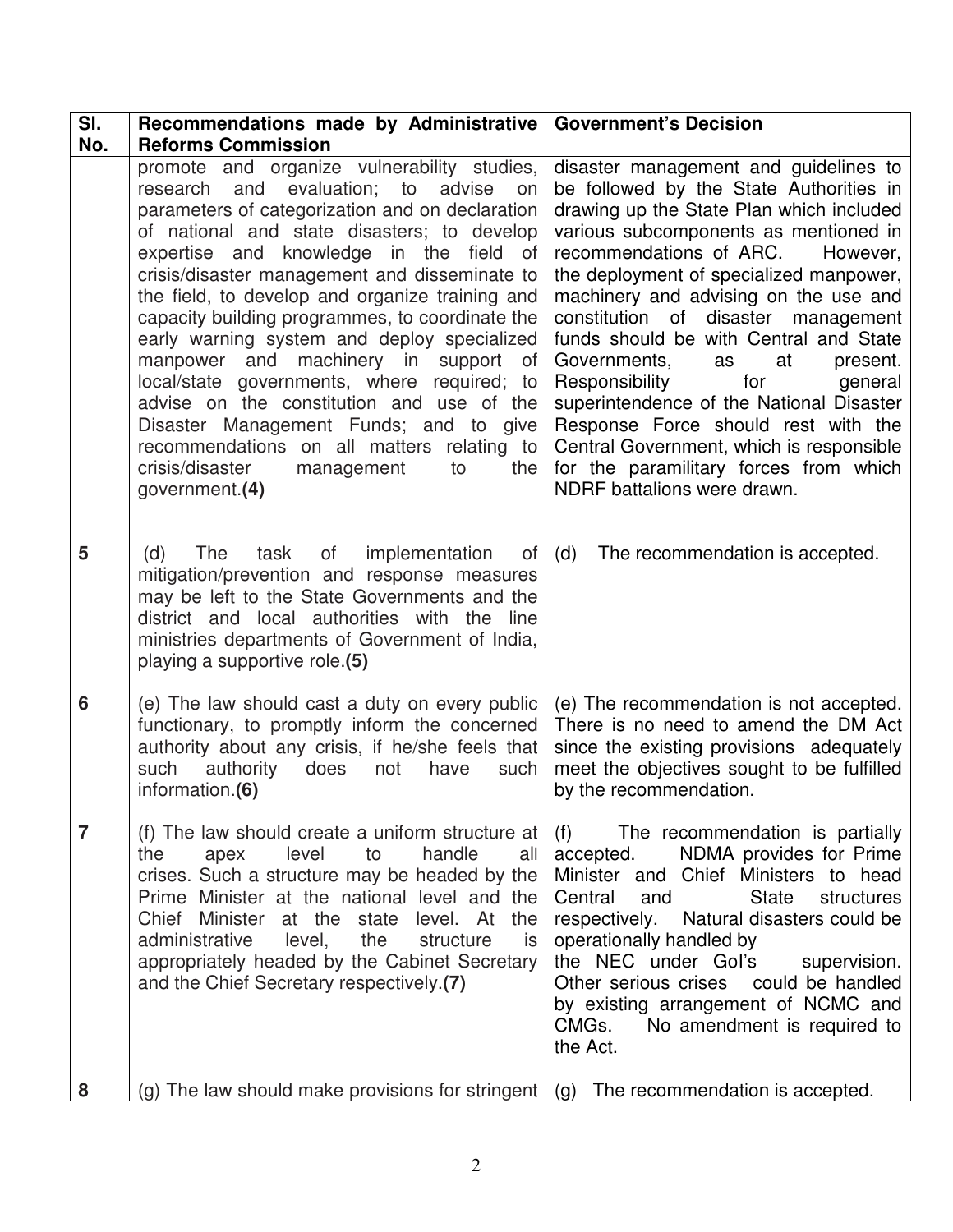| SI.<br>No. | Recommendations made by Administrative   Government's Decision<br><b>Reforms Commission</b>                                                                                                                                                                                                                                        |                                                                                                                                                                                                                                                                                                                 |  |
|------------|------------------------------------------------------------------------------------------------------------------------------------------------------------------------------------------------------------------------------------------------------------------------------------------------------------------------------------|-----------------------------------------------------------------------------------------------------------------------------------------------------------------------------------------------------------------------------------------------------------------------------------------------------------------|--|
|            | punishment for misutilization of funds meant for<br>crisis/disaster management.(8)                                                                                                                                                                                                                                                 |                                                                                                                                                                                                                                                                                                                 |  |
| 9          | (h) The role of the local governments should be<br>brought to the forefront for crisis/disaster<br>management.(9)                                                                                                                                                                                                                  | (h)<br>The recommendation is accepted.                                                                                                                                                                                                                                                                          |  |
| 10         | (i) The NEC as stipulated under the Disaster<br>Management Act need not be constituted, and<br>the NCMC should continue to be the apex<br>coordination body. At the state level, the<br>existing coordination mechanism under the<br>Chief Secretary should continue (refer para<br>$(4.3.3)$ . $(10)$                             | The recommendation is not<br>(i)<br>accepted since the NEC has already<br>been constituted on 27.9.06. In addition<br>to coordinating response measures, NEC<br>implements NDMA<br>guidelines.<br>also<br>other than<br>Serious<br>crises<br>natural<br>calamities would continue to be managed<br>by the NCMC. |  |
| 11         | (i) Since all sections of the Act have not been<br>notified, it is suggested that the above<br>amendments be carried out without further<br>delay. Meanwhile, except for those sections for<br>which amendments are suggested, the others<br>can be notified straightway so that the law can<br>be brought into effect.(11)        | (i)<br>The recommendation is accepted.                                                                                                                                                                                                                                                                          |  |
|            | 3. Coordination at the Apex Operational<br>Level: (Para 4.3.3.3)                                                                                                                                                                                                                                                                   |                                                                                                                                                                                                                                                                                                                 |  |
| 12         | (a) There is no need for a separate ministry/<br>department of disaster management at the<br>national or the state level.(12)                                                                                                                                                                                                      | The recommendation is accepted.<br>(a)                                                                                                                                                                                                                                                                          |  |
| 13         | (b) The NEC as stipulated under the Disaster<br>Management Act, 2005 need not be constituted,<br>and the NCMC can continue to be the apex<br>coordination body. At the state level, the<br>existing coordination mechanism<br>under the<br>Chief Secretary may continue. (13)                                                      | (b) The recommendation is not accepted<br>NEC has already been<br>since the<br>constituted on 27.9.06.                                                                                                                                                                                                          |  |
| 14         | (c) Notwithstanding the establishment of NDRF,<br>the role of the Armed Forces, particularly the<br>Army, in coming to the aid of victims of disasters<br>should be retained and the special capabilities<br>acquired by the Armed Forces in search and<br>rescue and on-the spot medical attention need<br>to be maintained. (14) | The recommendation is accepted.<br>(C)<br>NDRF is a specialized force and army<br>would give support during disasters.                                                                                                                                                                                          |  |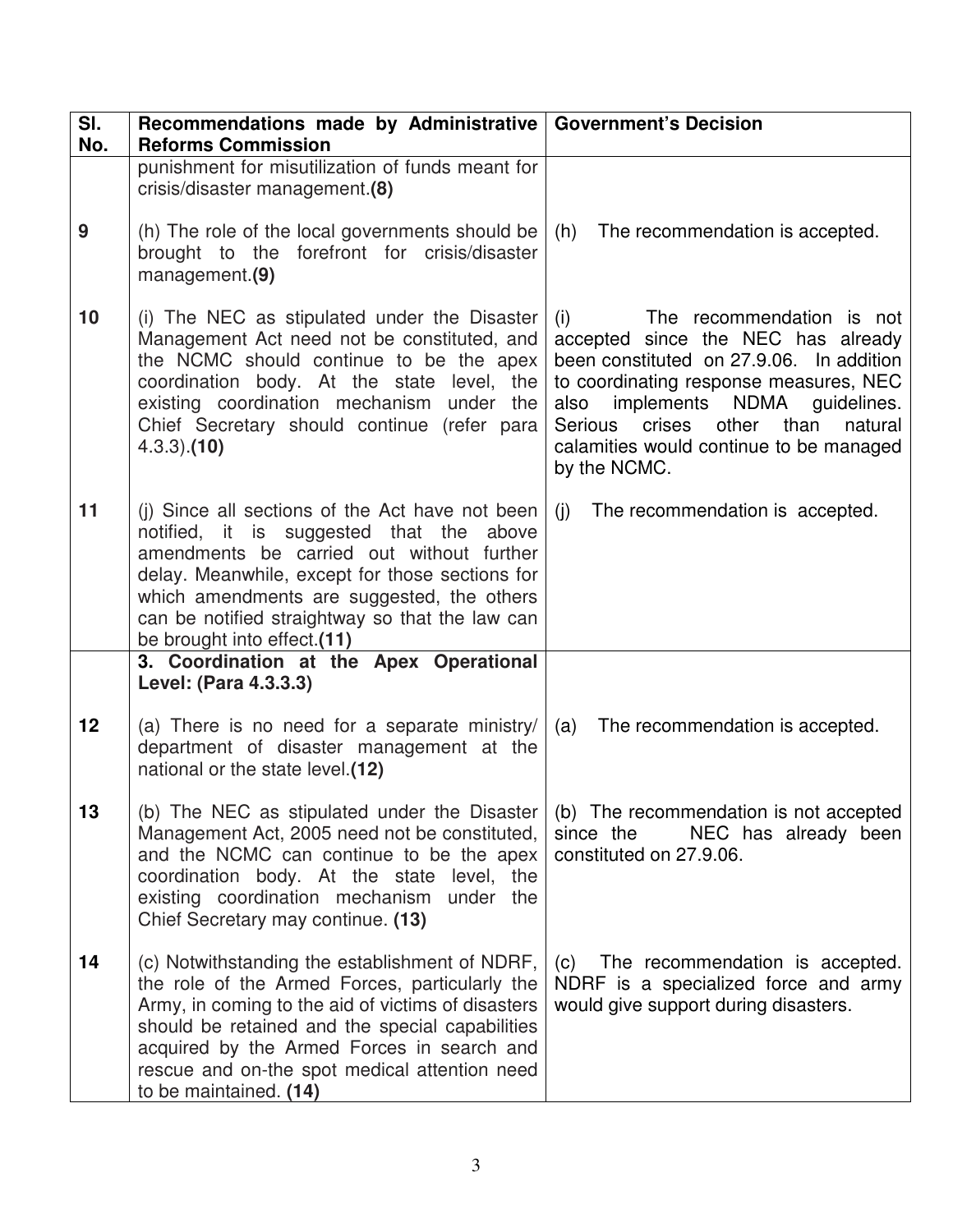| SI.<br>No. | Recommendations made by Administrative   Government's Decision<br><b>Reforms Commission</b>                                                                                                                                                                            |                                                                                                                                                                                                                                                                                                                         |  |
|------------|------------------------------------------------------------------------------------------------------------------------------------------------------------------------------------------------------------------------------------------------------------------------|-------------------------------------------------------------------------------------------------------------------------------------------------------------------------------------------------------------------------------------------------------------------------------------------------------------------------|--|
|            | 4. Role of Local Self-Governments: (Para<br>4.3.4.2)                                                                                                                                                                                                                   |                                                                                                                                                                                                                                                                                                                         |  |
| 15         | (a) State Governments may examine the need<br>to incorporate provisions in the state disaster<br>management law and also the state laws<br>governing local bodies to provide for a well<br>defined role to the municipal bodies and<br>panchayat raj institutions.(15) | The recommendation is accepted.<br>(a)<br>The Central Act specifies it already.                                                                                                                                                                                                                                         |  |
|            | <b>Management</b><br><b>Set</b><br>5.<br><b>Crisis</b><br>Up<br>for<br><b>Metropolitan Cities: (Para 4.3.5.2)</b>                                                                                                                                                      |                                                                                                                                                                                                                                                                                                                         |  |
| 16         | (a) In larger cities (say, with population<br>exceeding 2.5 million), the Mayor, assisted by<br>the Commissioner of the Municipal Corporation<br>and the Police Commissioner should be directly<br>responsible for Crisis Management.(16)                              | (a) The recommendation is accepted.                                                                                                                                                                                                                                                                                     |  |
|            | 6. Creation of Legal and Institutional<br>Framework for Managing Floods in Inter-<br>State Rivers: (Para 4.3.8.2)                                                                                                                                                      |                                                                                                                                                                                                                                                                                                                         |  |
| 17         | (a) Using powers under Entry 56 in the Union<br>List, a Law may be enacted to set up<br>mechanisms for collection of data, managing<br>flow in rivers and release of water from<br>reservoirs, so as to prevent disasters, with<br>interstate ramifications.(17)       | (a) The recommendation is not accepted.<br>There is a law proposed on dam safety<br>and protocols for release of water from<br>The proposed National<br>reservoirs.<br>Flood Management Commission being<br>set up in the Ministry of Water Resources<br>would also look into these aspects.<br>Hence no law is needed. |  |
|            | 7.<br><b>Relief</b><br><b>Empowering</b><br>the<br><b>Commissioners/Disaster</b><br><b>Management</b><br><b>Discharge</b><br>Departments to<br><b>Effectively</b><br><b>Disaster</b><br><b>Responsibilities: (Para</b><br><b>Related</b><br>4.3.9.2)                   |                                                                                                                                                                                                                                                                                                                         |  |
| 18         | State<br><b>Disaster</b><br>The<br>Management<br>(a)<br>organisations need to be strengthened for<br>dealing with crises. This could be achieved in<br>the following manner:                                                                                           | The recommendation is accepted.<br>(a)<br>A framework broadly conforming to the<br>recommendations has<br>already<br>been<br>incorporated in the DM Act, 2005 and the<br>SOPs drawn up and circulated to all                                                                                                            |  |
|            | (i) A framework should be in readiness to be put<br>place immediately during crisis or on<br><i>in</i><br>fulfillment of some pre-arranged scenarios – the<br>'trigger mechanism' needs to be well defined to                                                          | Central<br>States/UTs/<br>Ministries/<br>Departments address the requirements<br>contained in the recommendation.                                                                                                                                                                                                       |  |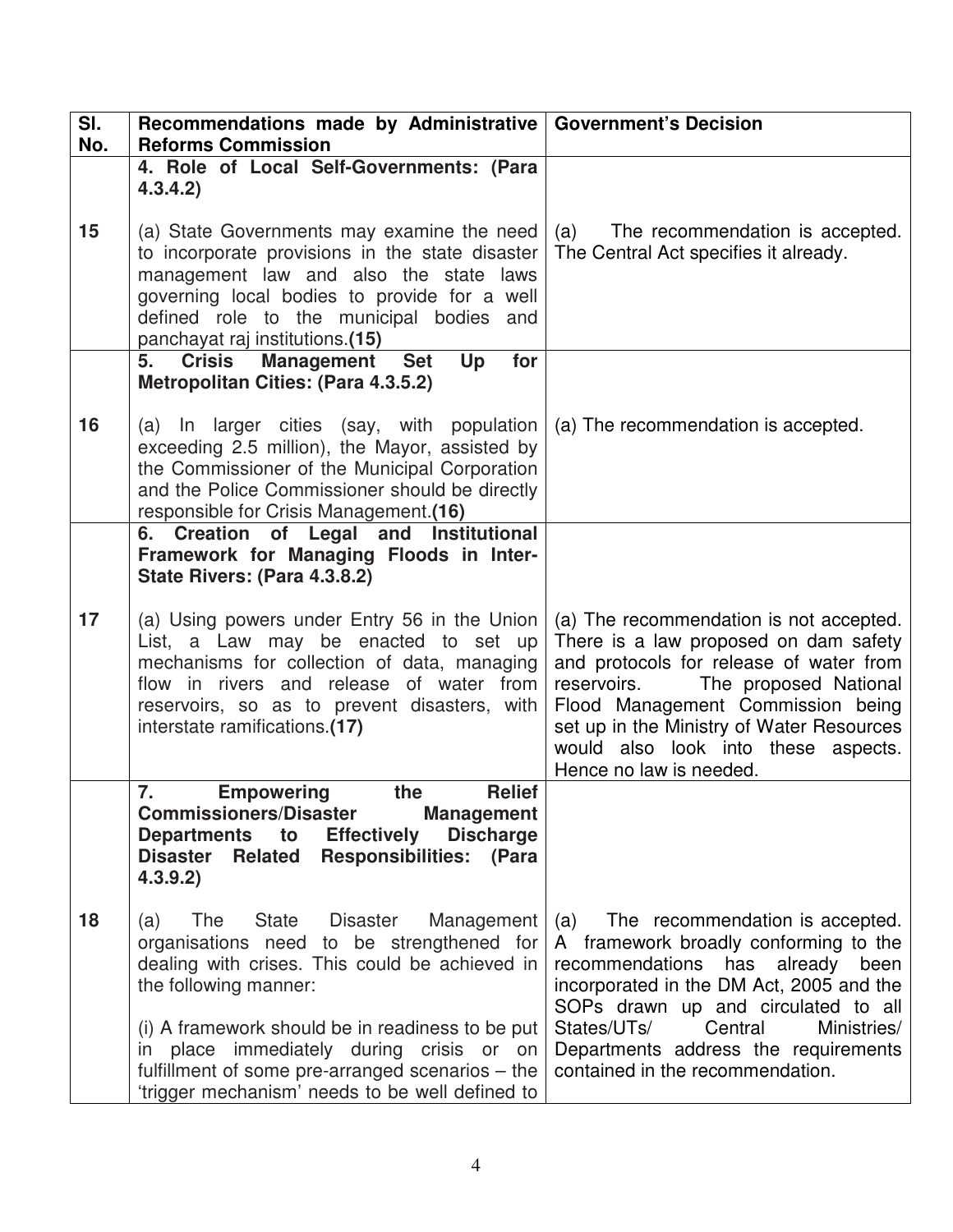| SI.<br>No. | Recommendations made by Administrative   Government's Decision<br><b>Reforms Commission</b>                                                                                                                                                                                                                                                                                                                                                                                                                                                                  |                                        |
|------------|--------------------------------------------------------------------------------------------------------------------------------------------------------------------------------------------------------------------------------------------------------------------------------------------------------------------------------------------------------------------------------------------------------------------------------------------------------------------------------------------------------------------------------------------------------------|----------------------------------------|
|            | ensure that the 'framework' is put in active<br>operation instantaneously.                                                                                                                                                                                                                                                                                                                                                                                                                                                                                   |                                        |
|            | (ii) The 'framework' may consist of officers<br>(designated by name) drawn from Revenue,<br>Police, Agriculture, Animal Husbandry, Public<br>Health Engineering, Water Resources, Women<br>& Child Development, Welfare, Public Works,<br>Highways, Irrigation, Health, and Treasury &<br>Accounts Departments. The designated officers<br>must undergo a week's orientation every year,<br>though they may continue to discharge their<br>normal departmental responsibilities except<br>when seconded to the nodal point in the manner<br>suggested above. |                                        |
|            | (iii) The designated officers will work as a<br>cohesive integrated team under one roof on<br>whole-time basis during crisis situations, under<br>the leadership of the nodal officer and be<br>responsible entirely for the functioning of their<br>department insofar<br>as it<br>relates<br>to<br>drought/disaster management.                                                                                                                                                                                                                            |                                        |
|            | The role and responsibility of each<br>(iv)<br>department needs to be specifically identified<br>and defined on the lines the Ministry of<br>Agriculture has specified the responsibilities of<br>various Union Government agencies during<br>severe droughts.                                                                                                                                                                                                                                                                                               |                                        |
|            | (v) The designated departmental officer should<br>delegated powers and responsibilities<br>be<br>defined in advance and will deal with other<br>departmental functionaries directly.(18)                                                                                                                                                                                                                                                                                                                                                                     |                                        |
|            | 8. Institutional Support from Science and<br><b>Technology</b><br><b>Institutions</b><br><b>Disaster</b><br>to<br>Management: (Para 4.3.10.3)                                                                                                                                                                                                                                                                                                                                                                                                                |                                        |
| 19         | The<br>National<br><b>Disaster</b><br>Management<br>(a)<br>Authority, assisted by NIDM, may facilitate a<br>common platform between the Science and                                                                                                                                                                                                                                                                                                                                                                                                          | The recommendation is accepted.<br>(a) |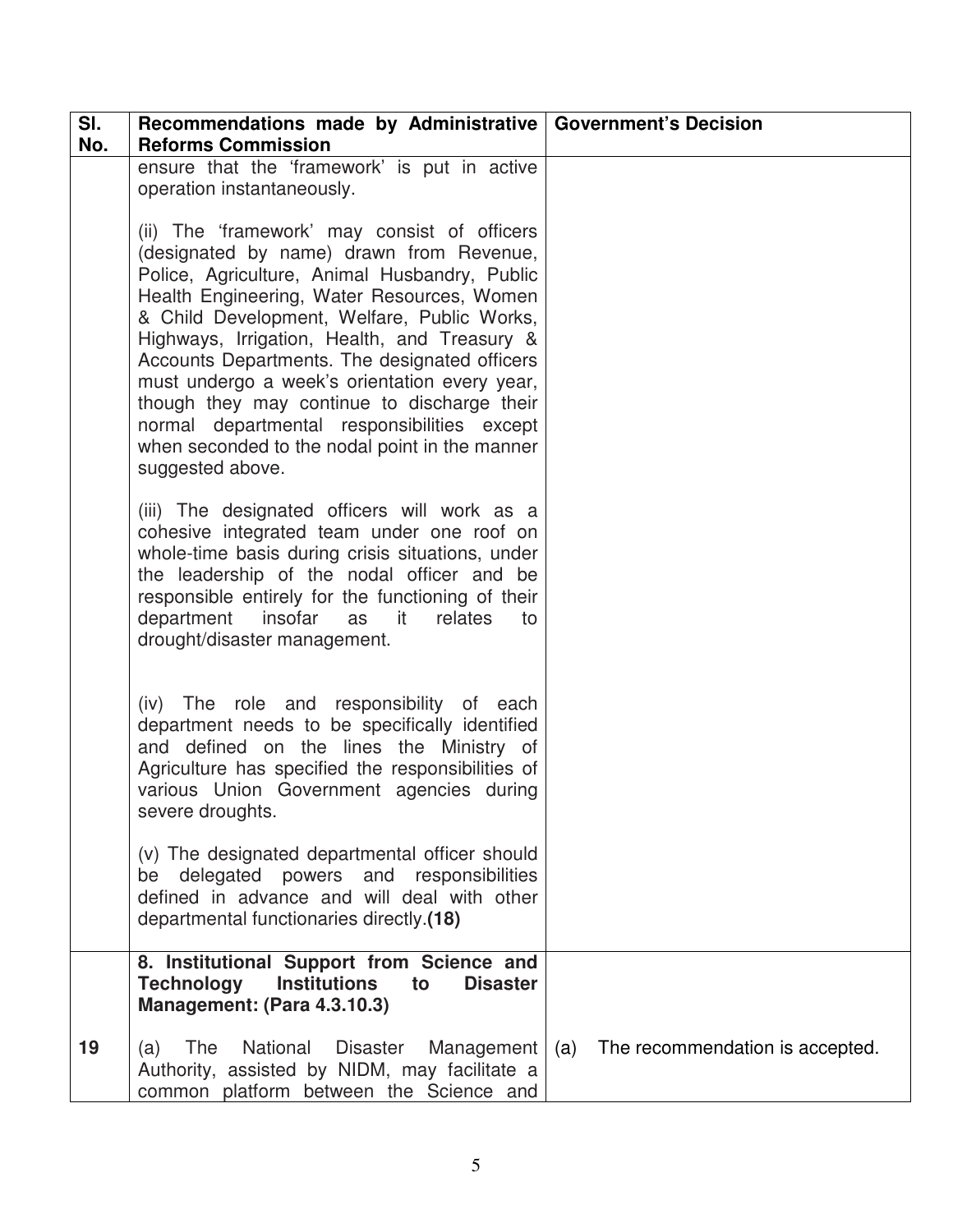| SI.<br>No. | Recommendations made by Administrative   Government's Decision<br><b>Reforms Commission</b>                                                                                                                                                                                                                                                                               |                                                     |
|------------|---------------------------------------------------------------------------------------------------------------------------------------------------------------------------------------------------------------------------------------------------------------------------------------------------------------------------------------------------------------------------|-----------------------------------------------------|
|            | Technology organizations and the users of the<br>technologies. Such a mechanism may be<br>operationalised both at the Union and State<br>levels.(19)                                                                                                                                                                                                                      |                                                     |
|            | 9. Strengthening of National Institute of<br>Disaster Management (NIDM): (Para 4.3.11.2)                                                                                                                                                                                                                                                                                  |                                                     |
| 20         | (a) NIDM may continue as an autonomous body<br>and function as an apex professional institution<br>in disaster management. In addition to research<br>and studies, the institution needs to engage<br>itself in documenting and disseminating global<br>and national best practices and in developing<br>training<br>planning,<br>and<br>evaluation<br>methodologies.(20) | The recommendation is accepted.<br>(a)              |
|            | Professionalization<br>10.<br>of<br><b>Disaster</b><br>Management: (Para 4.3.12.3)                                                                                                                                                                                                                                                                                        |                                                     |
| 21         | (a) 'Disaster Management' as a body of<br>knowledge should be introduced as a subject in<br>Management and Public Administration. The<br>University Grants Commission may initiate the<br>process to see how best this can<br>be<br>implemented in selected Universities.(21)                                                                                             | (a) The recommendation is accepted.                 |
| 22         | (b) The possibility of bilateral agreements with<br>governments<br>international<br>foreign<br>and<br>institutions dealing with different aspects of<br>disaster<br>management,<br>for<br>exchange<br>of<br>learning<br>experiences<br>and<br>from<br>their<br>documentation and research efforts may be<br>explored.(22)                                                 | (b)<br>The recommendation is accepted.              |
|            | 11. Enunciating a Policy Towards Crisis<br><b>Management</b><br>Which<br><b>Emphasizes</b><br><b>Risk</b><br>Reduction: (Para 5.2.3)                                                                                                                                                                                                                                      |                                                     |
| 23         | There is need to have a National Policy on<br>Disaster Management. The policy must address<br>all issues not included in legislations and may,<br>in particular include the following:                                                                                                                                                                                    |                                                     |
|            | Disaster<br>Management<br>(a)<br>be<br>to<br>professionalized.<br>(b) Risk management to be brought to the                                                                                                                                                                                                                                                                | The recommendations are<br>(a) to (i):<br>accepted. |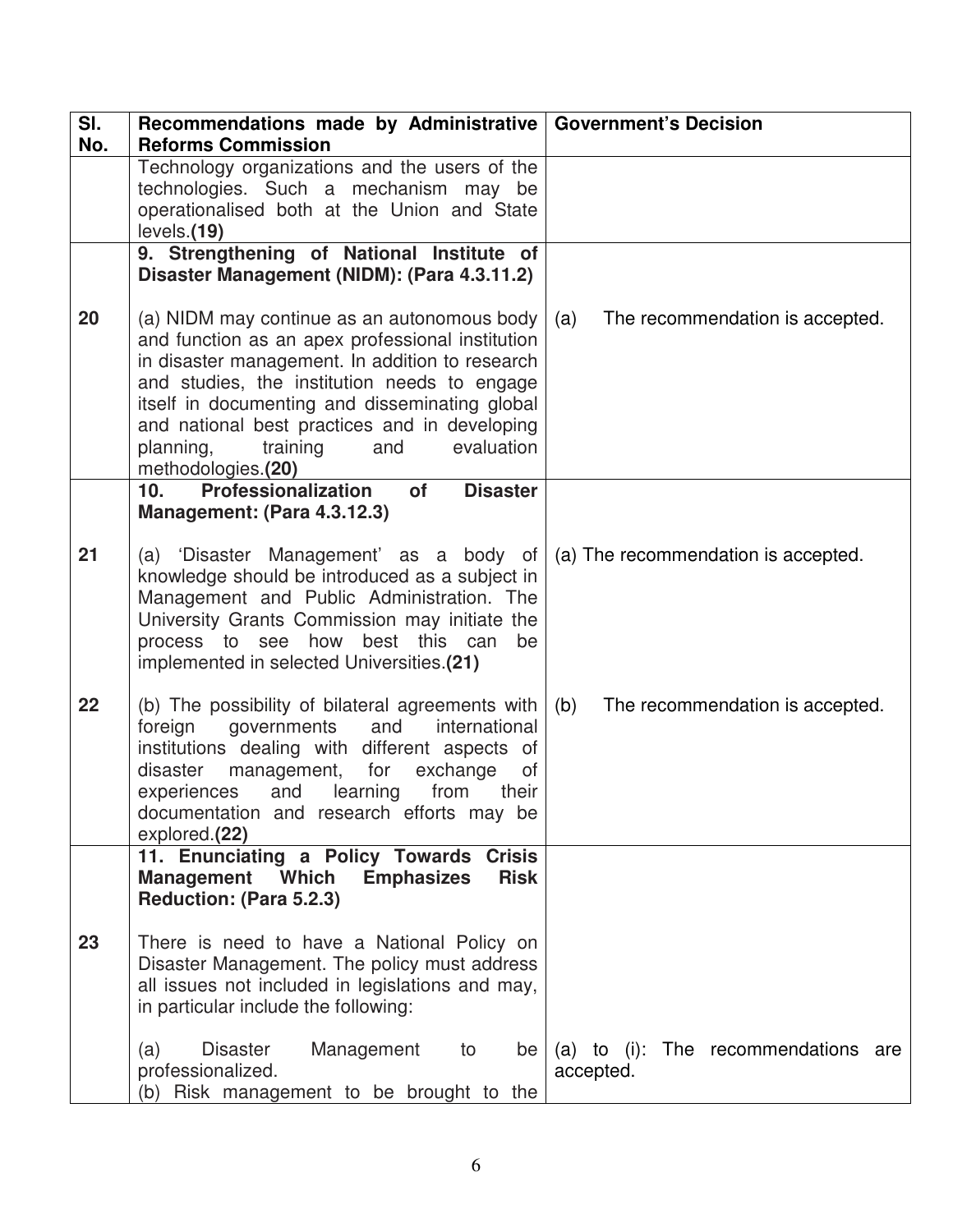| SI.<br>No. | Recommendations made by Administrative   Government's Decision<br><b>Reforms Commission</b>                                                                                                                                                                                       |                                        |
|------------|-----------------------------------------------------------------------------------------------------------------------------------------------------------------------------------------------------------------------------------------------------------------------------------|----------------------------------------|
|            | centre stage in all disaster mitigation plans.                                                                                                                                                                                                                                    |                                        |
|            | (c) All efforts for disaster management to be<br>based on hazard and vulnerability analysis.                                                                                                                                                                                      |                                        |
|            | (d) Communities and local governments to be<br>of l<br>the<br>hazards<br>made<br>aware<br>and<br>the<br>vulnerabilities.                                                                                                                                                          |                                        |
|            | (e) Communities and local governments to be<br>involved in formulating disaster management<br>plans.                                                                                                                                                                              |                                        |
|            | (f) The primary responsibility for disaster<br>that<br><b>State</b><br>management to<br>be<br>of<br>the<br>Government, with the<br>Union<br>Government<br>playing a supportive role.                                                                                              |                                        |
|            | (g) Effective implementation of land use laws,<br>building byelaws, safety laws and environmental<br>laws.                                                                                                                                                                        |                                        |
|            | (h) Setting up a framework to coordinate the<br>responses from different sections like donors,<br>voluntary organisations, corporate bodies etc.                                                                                                                                  |                                        |
|            | (i) Special needs of women, children, elderly<br>and physically challenged persons to be<br>addressed.(23)                                                                                                                                                                        |                                        |
|            | 12. Assessment of Risk -<br>Hazard<br>and<br><b>Vulnerability Analysis: (Para 5.3.8)</b>                                                                                                                                                                                          |                                        |
| 24         | (a) Hazard and vulnerability analyses should be<br>essential<br>made<br>an<br>of<br>component<br>all<br>crisis/disaster mitigation plans.(24)                                                                                                                                     | (a) The recommendation is accepted.    |
| 25         | (b) Priority should be given to seismic micro-<br>zonation of vulnerable major cities, hazard<br>prone areas, and urban agglomerations in a<br>scale of 1:1000 in Zones V and IV, with topmost<br>priority being given to cities with population of<br>more than one million.(25) | The recommendation is accepted.<br>(b) |
| 26         | Information<br>Geographical<br>System<br>tools<br>(c)                                                                                                                                                                                                                             | The recommendation is accepted.<br>(c) |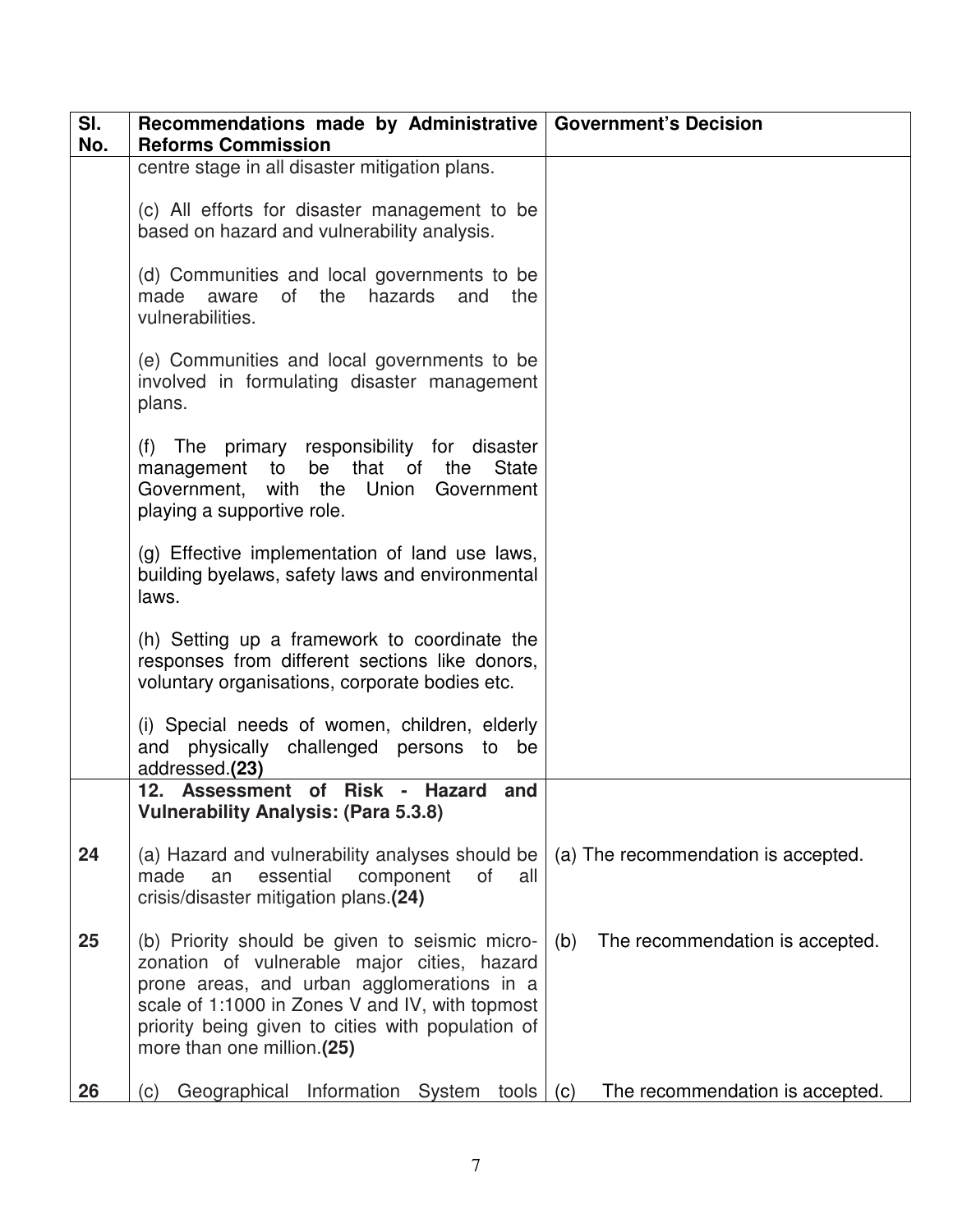| SI.<br>No. | Recommendations made by Administrative   Government's Decision<br><b>Reforms Commission</b>                                                                                                                                                                                                                                                                                                                                                                                                                                                    |                                                       |  |  |
|------------|------------------------------------------------------------------------------------------------------------------------------------------------------------------------------------------------------------------------------------------------------------------------------------------------------------------------------------------------------------------------------------------------------------------------------------------------------------------------------------------------------------------------------------------------|-------------------------------------------------------|--|--|
|            | should be used to integrate spatial data such as<br>topography, hydrology, land use, land cover,<br>settlement pattern and built structure as well as<br>non-spatial data such<br>as<br>demography,<br>socioeconomic conditions and infrastructure in a<br>common platform. This should be integrated<br>with satellite and aerospace data as well as<br>data from Geographical Positioning Systems for<br>real time monitoring of crisis situations and for<br>scientific assessment of damages.(26)                                          |                                                       |  |  |
| 27         | (d) Scientific, technological and research<br>organizations such as NRSA, ISRO, NIC, GSI<br>and NIDM should be brought on a common<br>platform by NDMA for developing a sound<br>information base for crisis management. This<br>exercise should generate base hazard maps for<br>district and sub-district levels and should be<br>completed by the end of Eleventh Plan. Till such<br>time the GIS based hazard maps are prepared,<br>the conventional maps have to be used. These<br>maps should form the basis for hazard<br>analysis.(27) | The recommendation is accepted.<br>(d)                |  |  |
| 28         | (e) A detailed vulnerability analysis should be<br>carried out in all hazard prone areas. Such an<br>analysis would prioritize the areas in order of<br>vulnerability; it should also highlight<br>the<br>vulnerability of different sections of society and<br>infrastructure. (28)                                                                                                                                                                                                                                                           | The recommendation is accepted<br>(e)                 |  |  |
|            | 13. Generating Awareness about Risk: (Para<br>5.4.4)                                                                                                                                                                                                                                                                                                                                                                                                                                                                                           |                                                       |  |  |
| 29         | (a) Awareness generation programmes should<br>of<br>undertaken<br>using tools<br>social<br>be<br>marketing.(29)                                                                                                                                                                                                                                                                                                                                                                                                                                | (a) The recommendation is accepted.                   |  |  |
| 30         | (b) A responsible media, which is also well<br>informed about all aspects of disaster, is a very<br>powerful tool for sensitizing people. Proactive<br>disclosures about all aspects of disaster<br>management would build a healthy relationship<br>between the media and disaster management<br>agencies.(30)                                                                                                                                                                                                                                | The recommendations are<br>(b) & $(c)$ :<br>accepted. |  |  |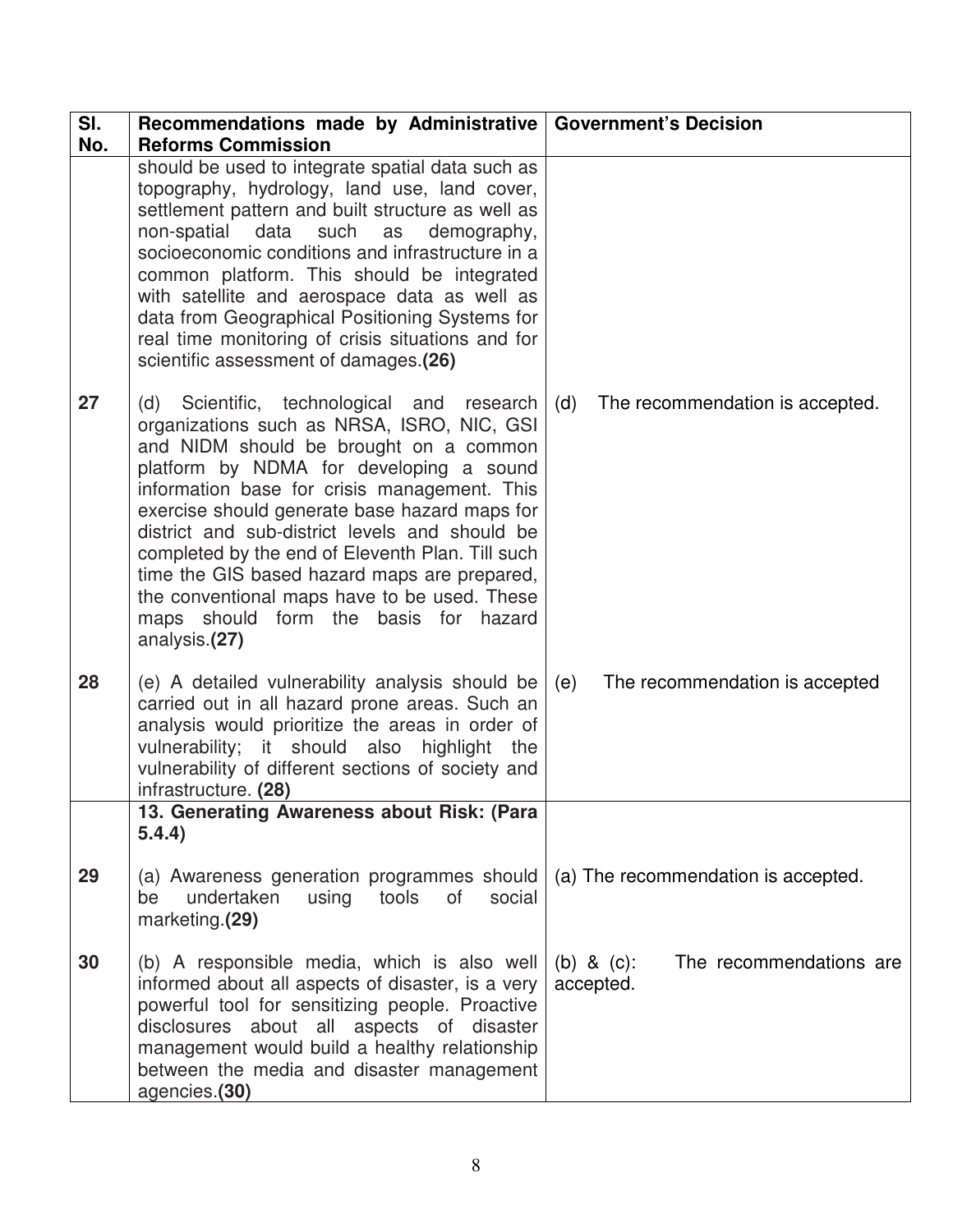| SI.<br>No. | Recommendations made by Administrative   Government's Decision<br><b>Reforms Commission</b>                                                                                                                                                                                                                                                                                                                                                                                                                                                                                                                                 |                                                     |
|------------|-----------------------------------------------------------------------------------------------------------------------------------------------------------------------------------------------------------------------------------------------------------------------------------------------------------------------------------------------------------------------------------------------------------------------------------------------------------------------------------------------------------------------------------------------------------------------------------------------------------------------------|-----------------------------------------------------|
| 31         | (c) Details of past accidents and disasters and<br>the lessons learnt, should be documented and<br>kept in the public domain. The Disaster<br>Management Authorities have to take up this<br>task.(31)<br>14. Preparation of Disaster Management                                                                                                                                                                                                                                                                                                                                                                            |                                                     |
| 32         | <b>Plans: (Para 5.5.9)</b><br>Crisis/disaster management plans as<br>(a)<br>stipulated under the Disaster Management Act,<br>2005 should be prepared, based on hazard and<br>vulnerability analysis. The off site emergency<br>plans, in case of industrial hazards, should be<br>integrated into the District<br>Crisis/Disaster<br>Management Plan. The<br>State<br><b>Disaster</b><br>Management Authorities should set up a<br>mechanism in place to evaluate these plans<br>periodically, and ensure the effectiveness of the<br>plans.(32)                                                                            | (a) to (d): The recommendations<br>are<br>accepted. |
| 33         | (b) The District Disaster Management Plan<br>needs to have two components:<br>i. Long Term Mitigation Plan.<br>ii. Emergency Response Plan.<br>The Long Term Mitigation Plan, in turn, should<br>have the following components:<br>i. Long Term Development Plan.<br>ii. Long Term Enforcement Plan.<br>Annual plans should be culled out of the Long<br>Term Development/ Enforcement Plans. State<br>Governments must evolve a mechanism for<br>speedily scrutinizing district level long term<br>plans to harmonize these with similar plans for<br>other districts, particularly those<br>located<br>contiguously. (33) |                                                     |
| 34         | (c) The quality of on-site and off-site emergency<br>plans in hazardous industrial units need to be<br>enhanced in terms of completeness and<br>practicability of implementation considering the<br>ground level situation. The State Disaster<br>Management Authorities should set up a<br>mechanism in place to evaluate these plans<br>periodically.(34)                                                                                                                                                                                                                                                                 |                                                     |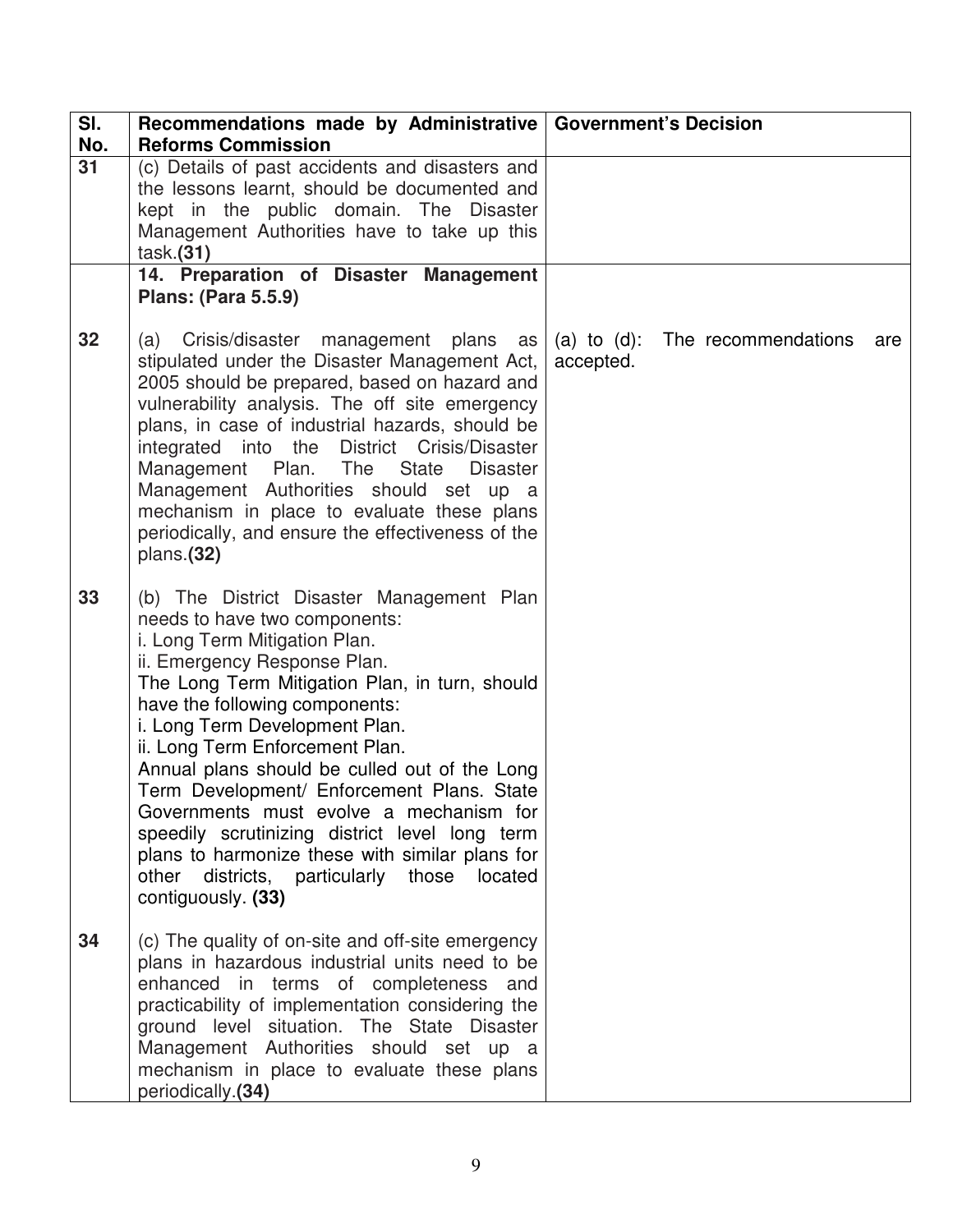| SI.<br>No. | Recommendations made by Administrative   Government's Decision<br><b>Reforms Commission</b>                                                                                                                                                                                                                                                                                                                                                      |                                                         |
|------------|--------------------------------------------------------------------------------------------------------------------------------------------------------------------------------------------------------------------------------------------------------------------------------------------------------------------------------------------------------------------------------------------------------------------------------------------------|---------------------------------------------------------|
| 35         | (d) The plan should be prepared in consultation<br>with all role players. Each role player should<br>understand and accept his/her roles. This would<br>require awareness campaigns, especially for the<br>community.(35)                                                                                                                                                                                                                        |                                                         |
| 36         | (e) For ensuring quality of on-site and off-site<br>emergency plans (for hazardous units), the<br>professional expertise available,<br>both<br>in<br>industry, and in enforcement agencies such as<br>Inspectorates<br>Factory<br>should<br>the<br>be<br>improved.(36)                                                                                                                                                                           | (e)<br>The recommendation is accepted.                  |
| 37         | (f) All crisis/disaster management plans should<br>be tested periodically through mock drills.(37)                                                                                                                                                                                                                                                                                                                                               | The recommendations are<br>$(f)$ & $(g)$ :<br>accepted. |
| 38         | (g) It should be the responsibility of the state<br>level 'nodal department' to ensure that adequate<br>assistance is available at the district level for<br>drawing up and periodically updating the plans.<br>The nodal department must engage agencies<br>and experts on a continuing basis to examine<br>plans and bring methodological and<br>the<br>substantive<br>deficiencies to the<br>notice of<br>agencies formulating the plans.(38) |                                                         |
| 39         | (h) The same principles would apply to plan at<br>other levels.(39)                                                                                                                                                                                                                                                                                                                                                                              | The recommendation is accepted.<br>(h)                  |
|            | 15.<br><b>Making Crisis/Disaster</b><br><b>Management</b><br>Plans a Part of Development Plans: (Para<br>5.6.3)                                                                                                                                                                                                                                                                                                                                  |                                                         |
| 40         | (a) The activities in the disaster management<br>plans should be included in the development<br>plans of the line agencies and the authorities<br>like panchayats and municipal bodies.(40)                                                                                                                                                                                                                                                      | The<br>recommendations are<br>(a) & (b):<br>accepted.   |
| 41         | (b) The supervisory level of each agency should<br>ensure that the annual plan of that agency<br>incorporates the activities listed out in the<br>disaster management plan on a priority basis.<br>(41)                                                                                                                                                                                                                                          |                                                         |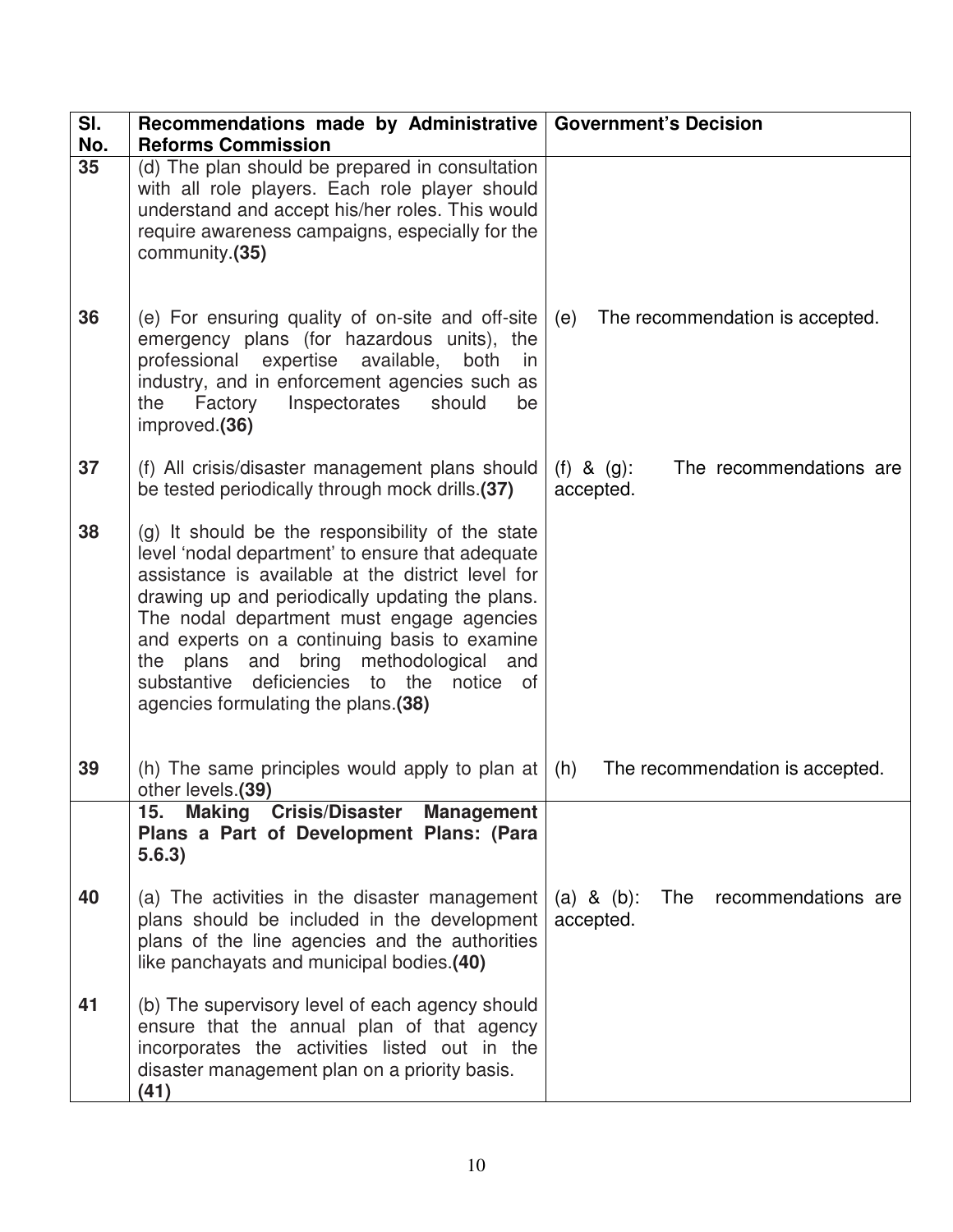| SI.<br>No. | Recommendations made by Administrative<br><b>Reforms Commission</b>                                                                                                                                                                                                                                                                                                                                                                                                                                       | <b>Government's Decision</b>                          |
|------------|-----------------------------------------------------------------------------------------------------------------------------------------------------------------------------------------------------------------------------------------------------------------------------------------------------------------------------------------------------------------------------------------------------------------------------------------------------------------------------------------------------------|-------------------------------------------------------|
| 42         | (c) Incorporation of disaster mitigation plans into<br>the development plans should be specially<br>monitored at the five-year and annual plan<br>discussions at State and Union (Planning<br>Commission) levels. The Planning Commission,<br><b>Boards</b><br>State<br>Planning<br>and<br>Planning<br>Departments must revise on priority basis the<br>proforma for formulating plan proposals to<br>ensure that the process adequately takes into<br>account the disaster prevention concerns.(42)      | (c)<br>The recommendation is accepted.                |
|            | 16. Instruments for Mitigation of Hazards:<br>(Para 5.7.1.2)                                                                                                                                                                                                                                                                                                                                                                                                                                              |                                                       |
| 43         | (a) Environment management should be made<br>an integral part of all development and disaster<br>management plans.(43)                                                                                                                                                                                                                                                                                                                                                                                    | The recommendation is accepted.<br>(a)                |
|            | 17. Construction of Disaster<br><b>Resistant</b><br><b>Structures: (Para 5.7.2.3.13)</b>                                                                                                                                                                                                                                                                                                                                                                                                                  |                                                       |
| 44         | (a) Structural prevention measures should be a<br>part of long term disaster management plan for<br>an area.(44)                                                                                                                                                                                                                                                                                                                                                                                          | The recommendation is accepted.<br>(a)                |
| 45         | (b) Appropriate Zoning Regulations need to be<br>extended to all areas. Phasing of the areas to<br>be covered should be done based on the<br>intensity of the hazard anticipated. This would<br>require strengthening of the Town and Country<br>Planning Departments of State Governments.<br>Local bodies can be given financial incentives<br>for preparation of Zoning Regulations. The<br>hazard zonation maps prepared should be one<br>of the inputs for preparation of Zoning<br>Regulations.(45) | The recommendations are<br>(b) & $(c)$ :<br>accepted. |
| 46         | (c) Building byelaws should incorporate the<br>disaster resistant features of buildings. Since<br>safety codes are complex and technical, it is<br>necessary to issue simplified guidelines which<br>could be understood by the citizens. Further,<br>these codes should be implemented in the most<br>hazard prone areas, on priority.(46)                                                                                                                                                               |                                                       |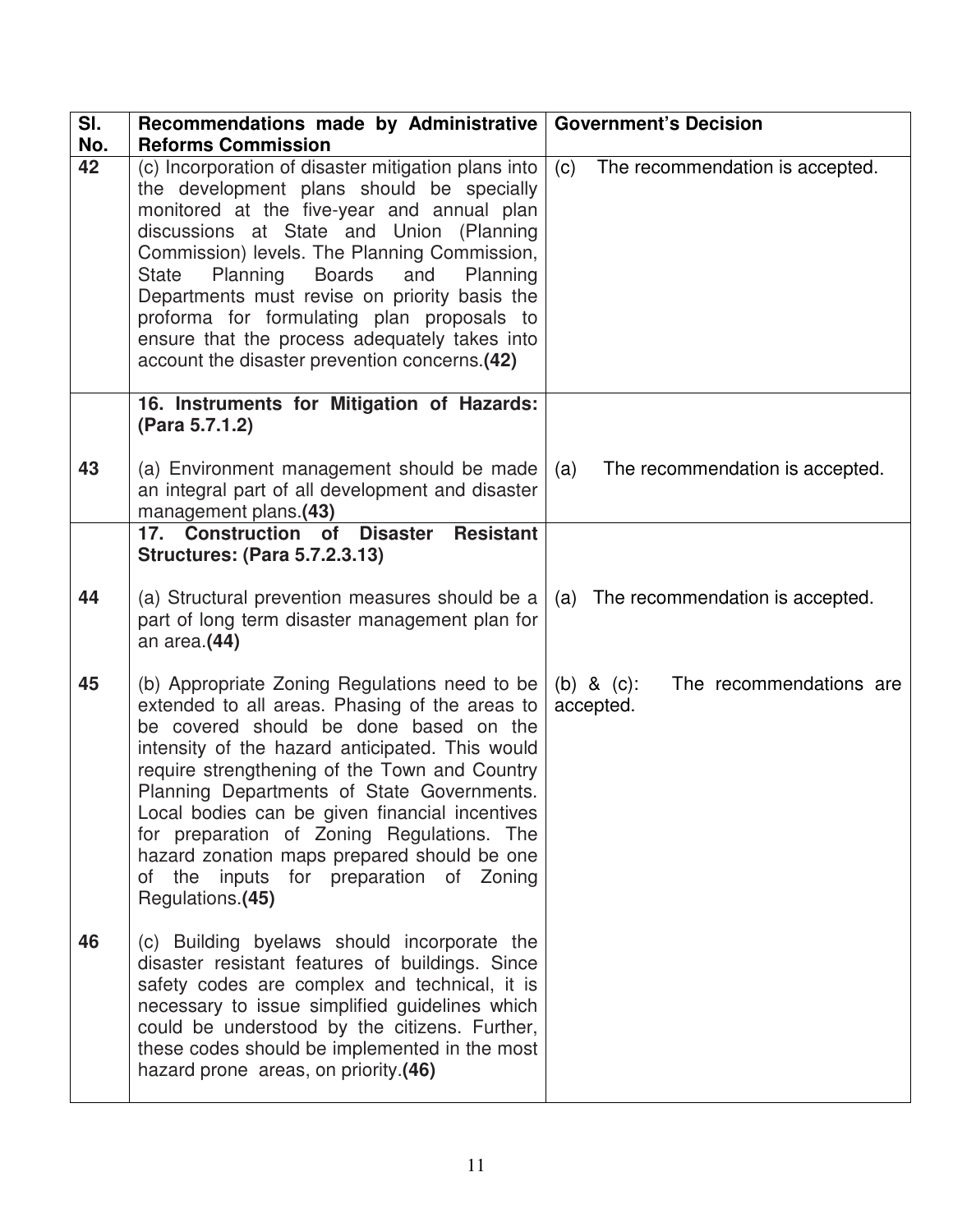| SI.       | Recommendations made by Administrative   Government's Decision<br><b>Reforms Commission</b>                                                                                                                                                                                                                                                                                                                                                                                                                                                             |     |                                 |
|-----------|---------------------------------------------------------------------------------------------------------------------------------------------------------------------------------------------------------------------------------------------------------------------------------------------------------------------------------------------------------------------------------------------------------------------------------------------------------------------------------------------------------------------------------------------------------|-----|---------------------------------|
| No.<br>47 | (d) The importance of disaster resistant<br>constructions and simplified safety guidelines<br>should be widely disseminated so as to promote<br>compliance. In so far as the rural areas are<br>concerned, other methods of dissemination<br>including setting up of Building Technology<br>Demonstration<br>Centres<br>and<br>undertaking<br>demonstrative disaster constructions in severe<br>hazard prone areas should be taken up.<br>Demonstration camps should also be used to<br>make the people aware of the concerns and the<br>solutions.(47) | (d) | The recommendation is accepted. |
| 48        | (e) The existing system of enforcement of $(e)$<br>building regulations needs to be revised. It<br>should be professionalised by licensing<br>architects and structural engineers<br>for<br>assessment of structures and certification of<br>safe buildings. The units of local bodies<br>dealing with enforcement of building byelaws<br>and zoning regulations also need to be<br>strengthened.(48)                                                                                                                                                   |     | The recommendation is accepted. |
| 49        | (f) The standards prescribed by BIS for disaster<br>resistant buildings should be available in the<br>public domain, free of cost. This should be<br>posted on<br>websites of<br>the<br>concerned<br>government agencies<br>promote<br>to<br>compliance.(49)                                                                                                                                                                                                                                                                                            | (f) | The recommendation is accepted. |
| 50        | (g) Among the existing buildings, government   (g)<br>buildings used by the public should be<br>evaluated and retrofitted first, giving preference<br>to buildings housing essential services. It would<br>be advisable to fix a schedule for all such<br>buildings in hazard prone areas. Private<br>buildings used by the public should also be<br>tackled on priority. A mix of regulatory and<br>financial incentives could be used for this<br>purpose by the local bodies.(50)                                                                    |     | The recommendation is accepted. |
| 51        | (h) All these measures should become an<br>integral part of long term disaster/crisis<br>management plans. (51)                                                                                                                                                                                                                                                                                                                                                                                                                                         | (h) | The recommendation is accepted. |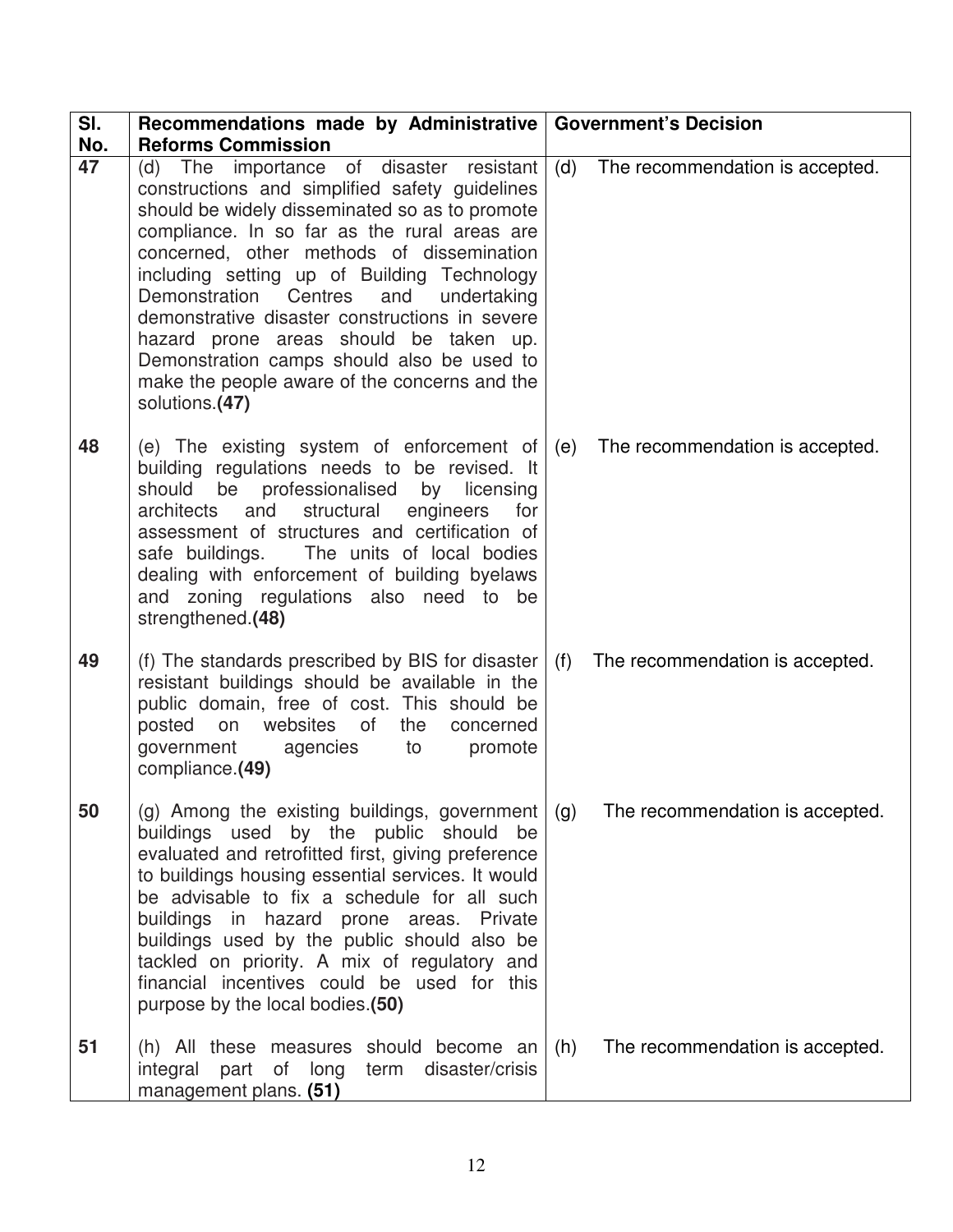| SI.<br>No. | Recommendations made by Administrative   Government's Decision<br><b>Reforms Commission</b>                                                                                                                                                                                                                                                                                                                                         |                                                  |
|------------|-------------------------------------------------------------------------------------------------------------------------------------------------------------------------------------------------------------------------------------------------------------------------------------------------------------------------------------------------------------------------------------------------------------------------------------|--------------------------------------------------|
|            | 18. Effective Implementation of Laws and<br>Regulations: (Para 5.7.3.2)                                                                                                                                                                                                                                                                                                                                                             |                                                  |
| 52         | enforcement<br>of laws<br>Effective<br>(a)<br>on<br>encroachments, public health and safety,<br>industrial safety, fire hazards, safety at public<br>places should be ensured. The same applies to<br>Zoning Regulations and Building Byelaws.(52)                                                                                                                                                                                  | (a) to (f): The recommendations are<br>accepted. |
| 53         | (b) Third party audit of all major alleged<br>violations needs to be introduced in the<br>respective regulation governing the activity.(53)                                                                                                                                                                                                                                                                                         |                                                  |
| 54         | All<br>pertaining<br>(c)<br>records<br>to<br>permissions/licenses should be brought in the<br>public domain suo motu.(54)                                                                                                                                                                                                                                                                                                           |                                                  |
| 55         | (d) There should be periodic inspections of all<br>such places/facilities by a team of stakeholders<br>assisted by experts.(55)                                                                                                                                                                                                                                                                                                     |                                                  |
| 56         | (e) A scheme for enforcement of laws should be<br>part of the long term mitigation plan.(56)                                                                                                                                                                                                                                                                                                                                        |                                                  |
| 57         | (f) Public education on consequences of<br>violations is important.(57)                                                                                                                                                                                                                                                                                                                                                             |                                                  |
| 58         | 19. Early Warning Systems: (Para 5.8.3)<br>(a) Though it is the responsibility of the<br>government machinery and the local bodies to<br>disseminate the warning, peoples' participation<br>has to be enlisted. For this purpose, the role of<br>community leaders, NGOs and others should be<br>clearly defined in the emergency response plan<br>and they should be fully trained and prepared<br>for their respective roles.(58) | (a)The<br>recommendation is accepted.            |
| 59         | (b) Communications networks, with sufficient<br>redundancies should be established between<br>the data collection point to the points where<br>hazard is likely to occur. The communication<br>channels from the point of alert generation to<br>the point of disaster should have enough                                                                                                                                           | (b) The recommendation is accepted.              |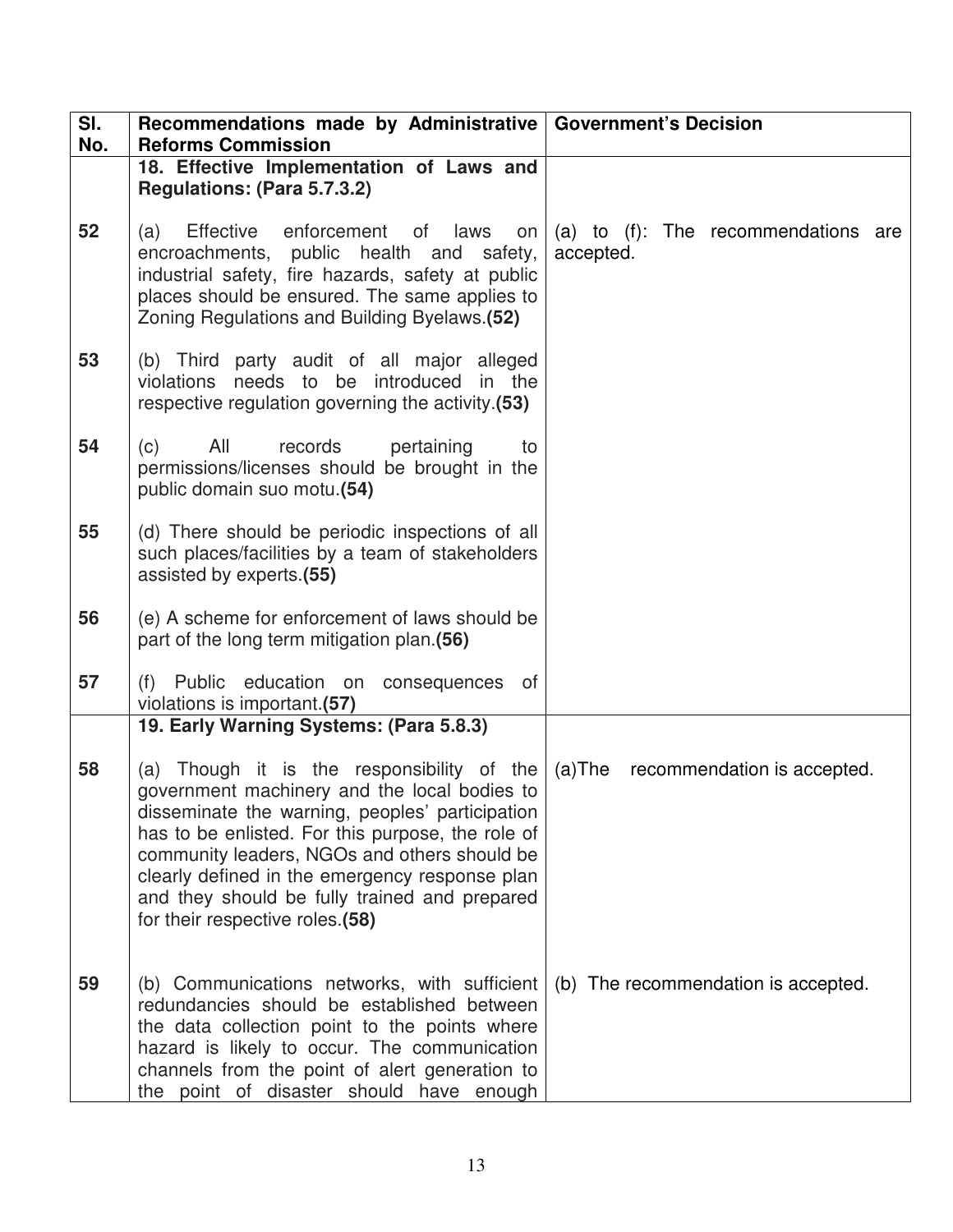| SI.<br>No. | Recommendations made by Administrative   Government's Decision<br><b>Reforms Commission</b>                                                                                                                                                                          |                                        |  |
|------------|----------------------------------------------------------------------------------------------------------------------------------------------------------------------------------------------------------------------------------------------------------------------|----------------------------------------|--|
|            | maintain<br>line<br>redundancies<br>0f<br>to<br><b>SO</b><br>as<br>communication in the event of a disaster<br>striking. Care has to be taken to put in place<br>systems to disseminate warnings to all sections<br>of the people.(59)                               |                                        |  |
| 60         | (c) The early warning system should be<br>evaluated after each disaster to carry out further<br>improvements. (60)                                                                                                                                                   | The recommendation is accepted.<br>(c) |  |
|            | 20. Building Community Resilience: (Para<br>5.9.2)                                                                                                                                                                                                                   |                                        |  |
| 61         | (a) Location specific training programmes for<br>the community should be executed through the<br>panchayats. (61)                                                                                                                                                    | The recommendation is accepted.<br>(a) |  |
| 62         | (b) Crisis management awareness needs to be<br>mainstreamed in education. For the purpose, an<br>appropriate component of disaster awareness<br>introduced in school,<br>should be<br>college,<br>professional<br>vocational<br>university,<br>and<br>education.(62) | (b)<br>The recommendation is accepted. |  |
| 63         | (c) Disaster awareness should be included in<br>training programmes for elected leaders, civil<br>servants, police personnel, and personnel in<br>critical sectors such as revenue, agriculture,<br>irrigation, health and public works.(63)                         | The recommendation is accepted.<br>(c) |  |
| 64         | (d) Orientation and sensitization programmes<br>highlighting issues and concerns in disaster<br>management should be taken up for legislators,<br>policy makers, and elected leaders of urban<br>local bodies and panchayati raj institutions.(64)                   | (d) The recommendation is accepted.    |  |
| 65         | (e) NIDM and NDMA would have to play a vital<br>role in working out the details of these<br>suggestions for implementation by different<br>authorities.(65)                                                                                                          | The recommendation is accepted.<br>(e) |  |
|            | 21. Financial Tools for Risk-Reduction: (Para<br>5.10.4)                                                                                                                                                                                                             |                                        |  |
| 66         | (a) Government and the insurance companies<br>should play a more pro-active role in motivating                                                                                                                                                                       | The recommendation is accepted.<br>(a) |  |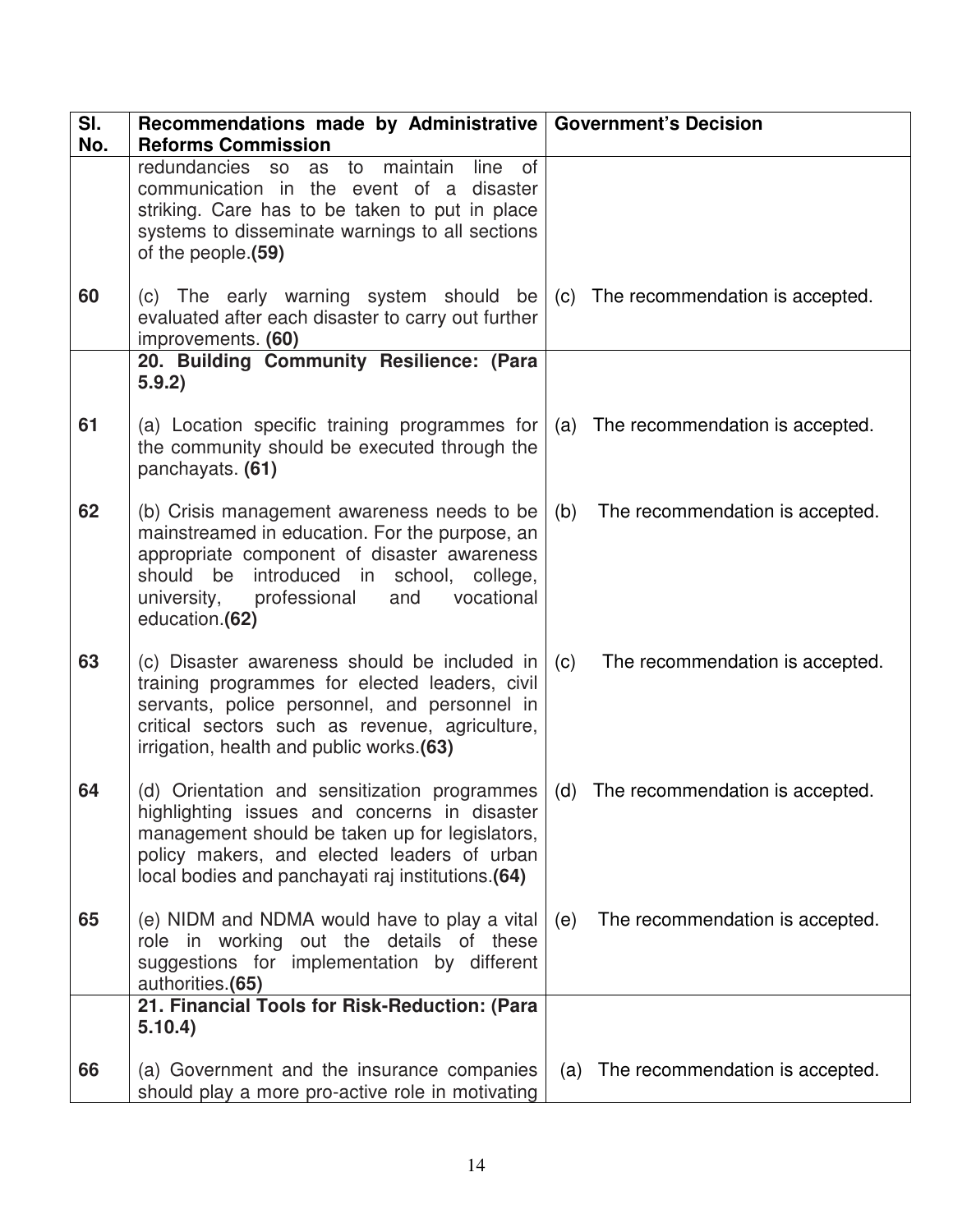| SI.<br>No. | Recommendations made by Administrative<br><b>Reforms Commission</b>                                                                                                                                                                                                                                  | <b>Government's Decision</b>                           |
|------------|------------------------------------------------------------------------------------------------------------------------------------------------------------------------------------------------------------------------------------------------------------------------------------------------------|--------------------------------------------------------|
|            | citizens in vulnerable areas to take insurance<br>cover. This could be done through suitably<br>designed insurance policies, if required, with<br>part funding from government. NDMA could play<br>a major facilitating role in this area.(66)                                                       |                                                        |
|            | 22. Research and Use of Knowledge: (Para<br>5.11.4)                                                                                                                                                                                                                                                  |                                                        |
| 67         | (a) NIDM should develop methodologies for<br>dissemination of<br>effective<br>knowledge<br>on<br>disaster management. (67)                                                                                                                                                                           | (a) The recommendation is accepted.                    |
| 68         | (b) Disaster management plans should attempt<br>to integrate traditional knowledge available with<br>the communities.(68)                                                                                                                                                                            | The recommendations are<br>(b) to $(d)$ :<br>accepted. |
| 69         | (c) NIDM should coordinate with research<br>institutions and universities on the one hand and<br>field functionaries on the other and identify<br>areas where research is required.(69)                                                                                                              |                                                        |
| 70         | (d) It may be ensured that the IDRN network is<br>updated regularly.<br>(70)                                                                                                                                                                                                                         |                                                        |
|            | 23. Emergency Plan: (Para 6.1.6)                                                                                                                                                                                                                                                                     |                                                        |
| 71<br>72   | initial<br>Since<br>the<br>(a)<br>response<br>in<br>any<br>crisis/disaster should be timely and speedy, the<br>Emergency Response Plans should be up-to-<br>date and should lay down the 'trigger points' in<br>unambiguous terms.(71)                                                               | The recommendation is accepted.<br>(a)                 |
|            | (b) The district emergency response plan should<br>be prepared in consultation with all concerned.<br>The plan should be known and accepted by all<br>the role players. (This should be apart of the<br>District Disaster management Plan).(72)                                                      | (b)<br>The recommendation is accepted.                 |
| 73         | (c) Standard operating procedures should be<br>developed for each disaster at the district and<br>community level, keeping in mind the disaster<br>vulnerability of the area. Disaster management<br>plans at all levels should have handbooks,<br>checklists, manuals with precise instructions for | The recommendation is accepted.<br>(c)                 |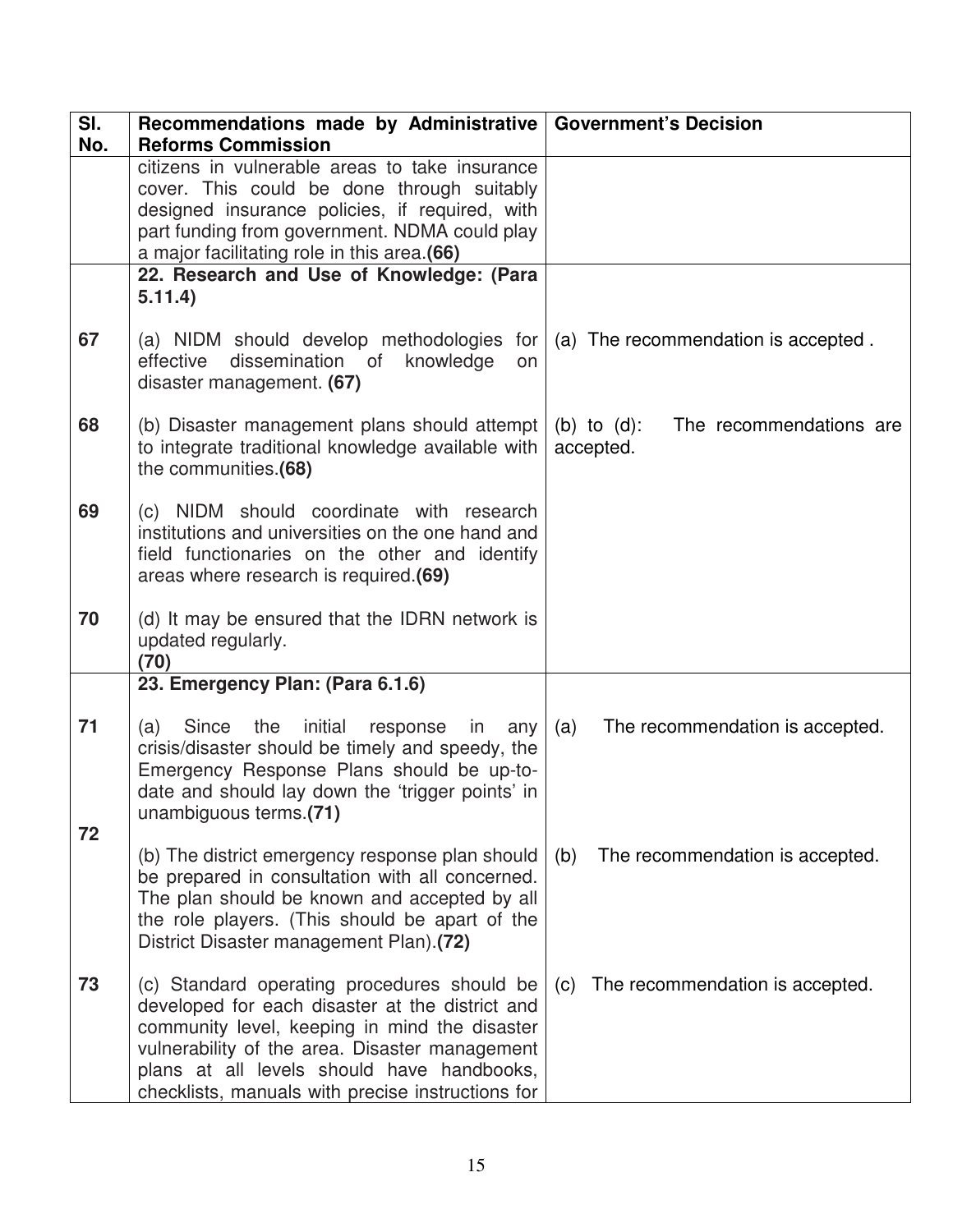| SI.<br>No. | Recommendations made by Administrative   Government's Decision<br><b>Reforms Commission</b>                                                                                                                                                                                                                             |                                                        |
|------------|-------------------------------------------------------------------------------------------------------------------------------------------------------------------------------------------------------------------------------------------------------------------------------------------------------------------------|--------------------------------------------------------|
|            | disaster management personnel, search and<br>rescue teams, and Emergency Operations<br>Centres.(73)                                                                                                                                                                                                                     |                                                        |
| 74         | (d) Unity of command should be the underlying<br>principle for effective rescue operations. For<br>example, in a district, all agencies of Union and<br>State Government have to work under the<br>leadership of the Collector. Such unity of<br>command principle should pervade at all field<br>levels.(74)           | (d)<br>The recommendation is accepted.                 |
| 75         | (e) The plan should be validated annually<br>through mock drills and should be backed up by<br>capability building efforts.(75)                                                                                                                                                                                         | (e)<br>The recommendation is accepted.                 |
| 76         | (f) Any plan would have its limitations as each<br>crisis situation would vary from another. Plans<br>are, therefore, no substitute for<br>sound<br>judgement at the time of crisis.(76)                                                                                                                                | (f)<br>The recommendation is accepted.                 |
| 77         | (g) Handling of crisis should be made a<br>parameter for evaluating the performance of<br>officers.(77)                                                                                                                                                                                                                 | (g)<br>The recommendation is accepted.                 |
| 78         | (h) These principles apply to plans at other<br>levels and also in case of metropolitan<br>cities.(78)                                                                                                                                                                                                                  | (h) The recommendation is accepted.                    |
|            | 24. Coordinating Relief: (Para 6.2.6)                                                                                                                                                                                                                                                                                   |                                                        |
| 79         | (a) Effective coordination is essential at the<br>district and sub-district levels for rescue/relief<br>operations and to ensure proper receipt and<br>provision of relief. During rescue and relief<br>operations, unity of command should<br>be<br>ensured<br>with<br>Collector<br>the<br>in<br>total<br>command.(79) | $(a)$ to $(g)$<br>The recommendations are<br>accepted. |
| 80         | (b) In order to avoid mismatch between demand<br>and supply, the demand should be assessed<br>immediately and communicated to all concerned<br>including through the media, so that the relief<br>provisions<br>are<br>provided<br>as<br>per<br>requirements.(80)                                                       |                                                        |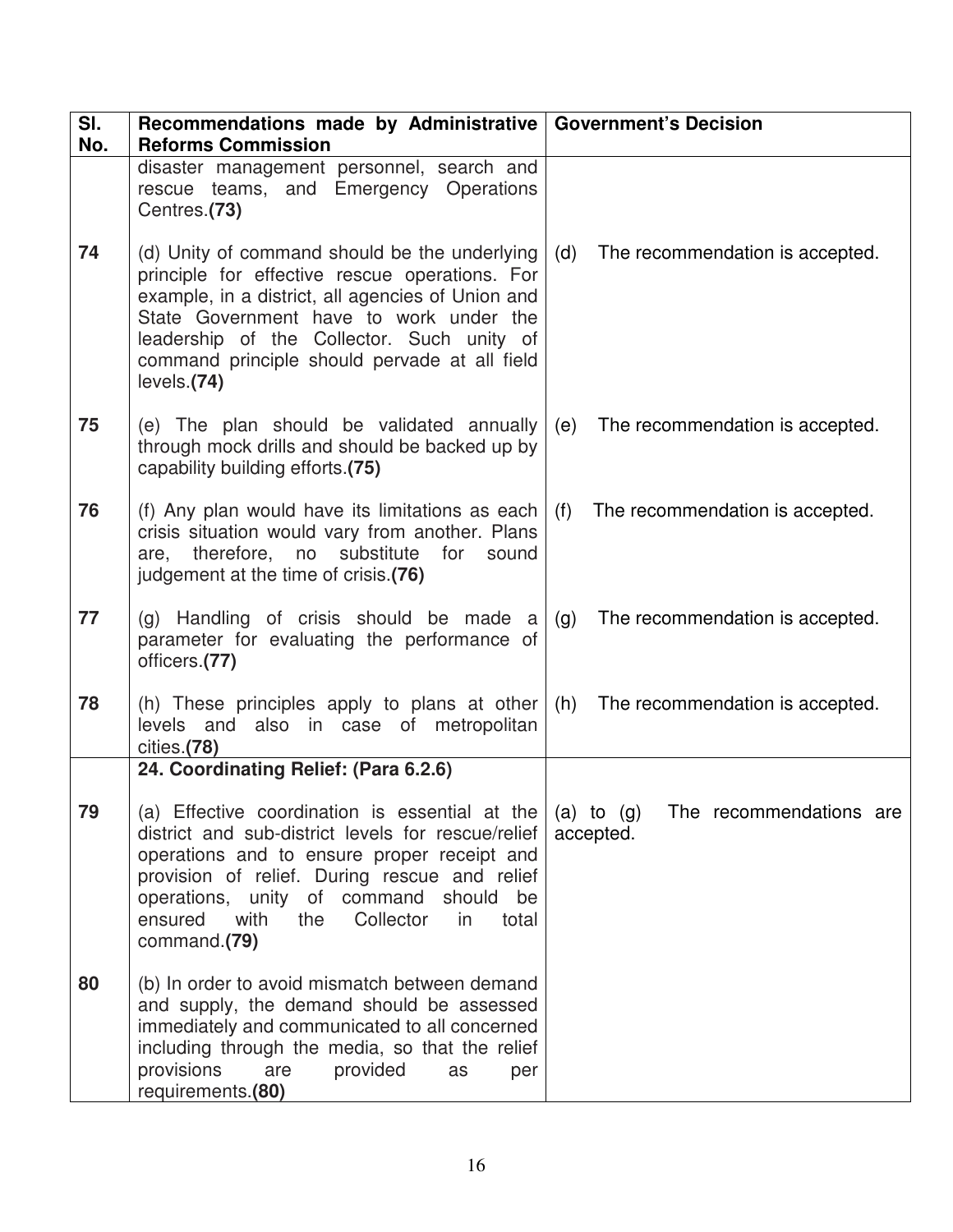| SI.<br>No. | Recommendations made by Administrative   Government's Decision<br><b>Reforms Commission</b>                                                                                                                                                                                                                                                                                                                                       |                                                   |
|------------|-----------------------------------------------------------------------------------------------------------------------------------------------------------------------------------------------------------------------------------------------------------------------------------------------------------------------------------------------------------------------------------------------------------------------------------|---------------------------------------------------|
| 81         | (c) Ensuring safe drinking water and sanitized<br>living conditions should receive as much a<br>priority as other basic means of livelihood.(81)                                                                                                                                                                                                                                                                                  |                                                   |
| 82         | (d) All procurement and distribution of relief<br>materials should be done in a transparent<br>manner.(82)                                                                                                                                                                                                                                                                                                                        |                                                   |
| 83         | (e) Monitoring and vigilance committees should<br>be set up involving the stakeholders. These<br>committees could also look into grievances.(83)                                                                                                                                                                                                                                                                                  |                                                   |
| 84         | (f) Trauma care and counselling should be<br>of<br>integral<br>part<br>the<br>made<br>an<br>relief<br>operations.(84)                                                                                                                                                                                                                                                                                                             |                                                   |
| 85         | (g) There is urgent need to evolve objective<br>methods of assessing the damage so that there<br>allegations of bias, distortions,<br>are<br>no<br>exaggeration or arbitrary scaling down. Satellite<br>imagery could be used as a tool to validate the<br>reported damages. NDMA should be requested<br>to draw up the necessary detailed guidelines for<br>to<br>be<br>assessment,<br>followed<br>by<br>all<br>authorities.(85) |                                                   |
|            | 25. Civil Defence: (Para 6.3.1.13)                                                                                                                                                                                                                                                                                                                                                                                                |                                                   |
| 86         | (a) The Civil Defence Act should be amended<br>as proposed so as to cover all types of<br>disasters.(86)                                                                                                                                                                                                                                                                                                                          | (a) The recommendation is accepted.               |
| 87         | (b) Civil Defence should be constituted in all<br>districts which are vulnerable not only to hostile<br>attacks but also to natural calamities. The goal<br>of community participation should be pursued<br>primarily through the instrumentality of Civil<br>Defence especially in urban areas.(87)                                                                                                                              | (b) & (c) The recommendations<br>are<br>accepted. |
| 88         | (c) The objective should be to include 1% of the<br>population within the fold of Civil Defence within<br>five years. Efforts should be made to enlist<br>paramedics as Civil Defence volunteers.(88)                                                                                                                                                                                                                             |                                                   |
| 89         | (d) Budgetary allocations relating to Central                                                                                                                                                                                                                                                                                                                                                                                     | (d) The recommendation is accepted.               |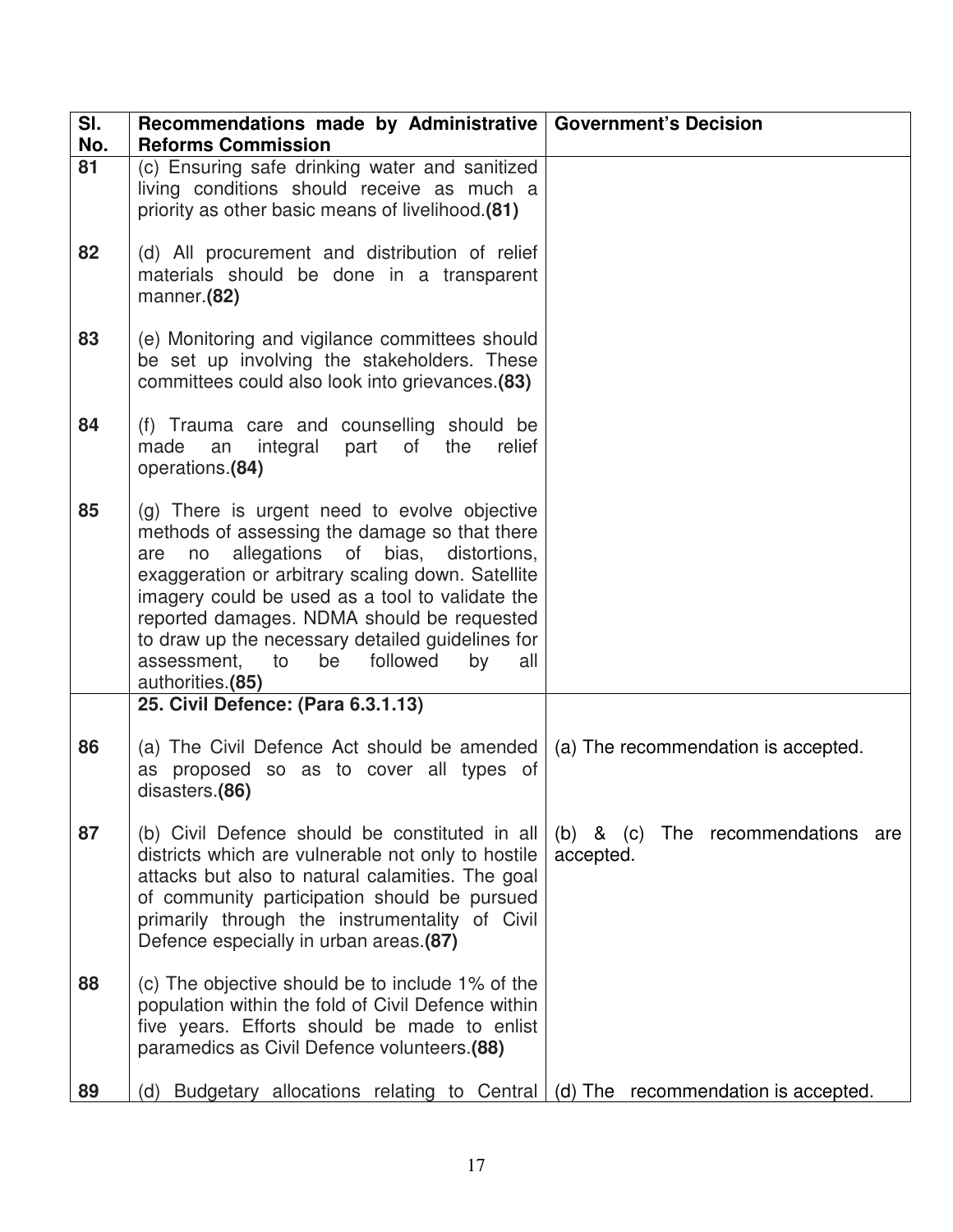| SI.<br>No. | Recommendations made by Administrative   Government's Decision<br><b>Reforms Commission</b>                                                                                                                                                                                                                                                                                                                                         |                                                          |
|------------|-------------------------------------------------------------------------------------------------------------------------------------------------------------------------------------------------------------------------------------------------------------------------------------------------------------------------------------------------------------------------------------------------------------------------------------|----------------------------------------------------------|
|            | Financial Assistance for Civil Defence should be<br>increased substantially.(89)                                                                                                                                                                                                                                                                                                                                                    |                                                          |
| 90         | (e) Civil Defence set-ups at all levels should be<br>permitted to accept donations.(90)                                                                                                                                                                                                                                                                                                                                             | $(e)$ & $(f)$<br>The recommendations<br>are<br>accepted. |
| 91         | (f) The Civil Defence set-up at the state level<br>may be brought under the control of the<br>Crisis/Disaster Management set-up.(91)                                                                                                                                                                                                                                                                                                |                                                          |
|            | 26. Police, Home Guards and Fire Services:<br>(Para 6.3.2.11)                                                                                                                                                                                                                                                                                                                                                                       |                                                          |
| 92         | (a) Policemen, Firemen and the Home Guards<br>at the field level who are among the first<br>responders should be adequately trained in<br>handling crises/disasters. Such training should<br>be specific to the types of crises envisaged in<br>an area. More importantly, they should be fully<br>involved in the preparation of the local<br>Crisis/Disaster Management Plan and also be<br>fully conversant with them.(92)       | The recommendation is accepted.<br>(a)                   |
| 93         | (b) The minimum qualification for entry to Home<br>Guards may be revised to at least a pass in the<br>10th class, given the increased responsibility<br>and complexity of tasks to be entrusted to<br>them. $(93)$                                                                                                                                                                                                                  | recommendations are<br>(b) to $(g)$ The<br>accepted.     |
| 94         | (c) A section of Home Guards should also be<br>given para-medical training.(94)                                                                                                                                                                                                                                                                                                                                                     |                                                          |
| 95         | (d) Fire Services should more appropriately be<br>renamed as Fire and Rescue Services with an<br>enhanced role to respond to various types of<br>crises.(95)                                                                                                                                                                                                                                                                        |                                                          |
| 96         | (e) While in the long run, it would be desirable to<br>place the Fire Services under the control of all<br>municipal bodies, as a first step, this may be<br>done in bigger cities (population exceeding 2.5<br>million). In the remaining parts of the state, the<br>Fire Services should be organized as a<br>department but within a district, full operational<br><b>District</b><br>control<br>should<br>the<br>be given<br>to |                                                          |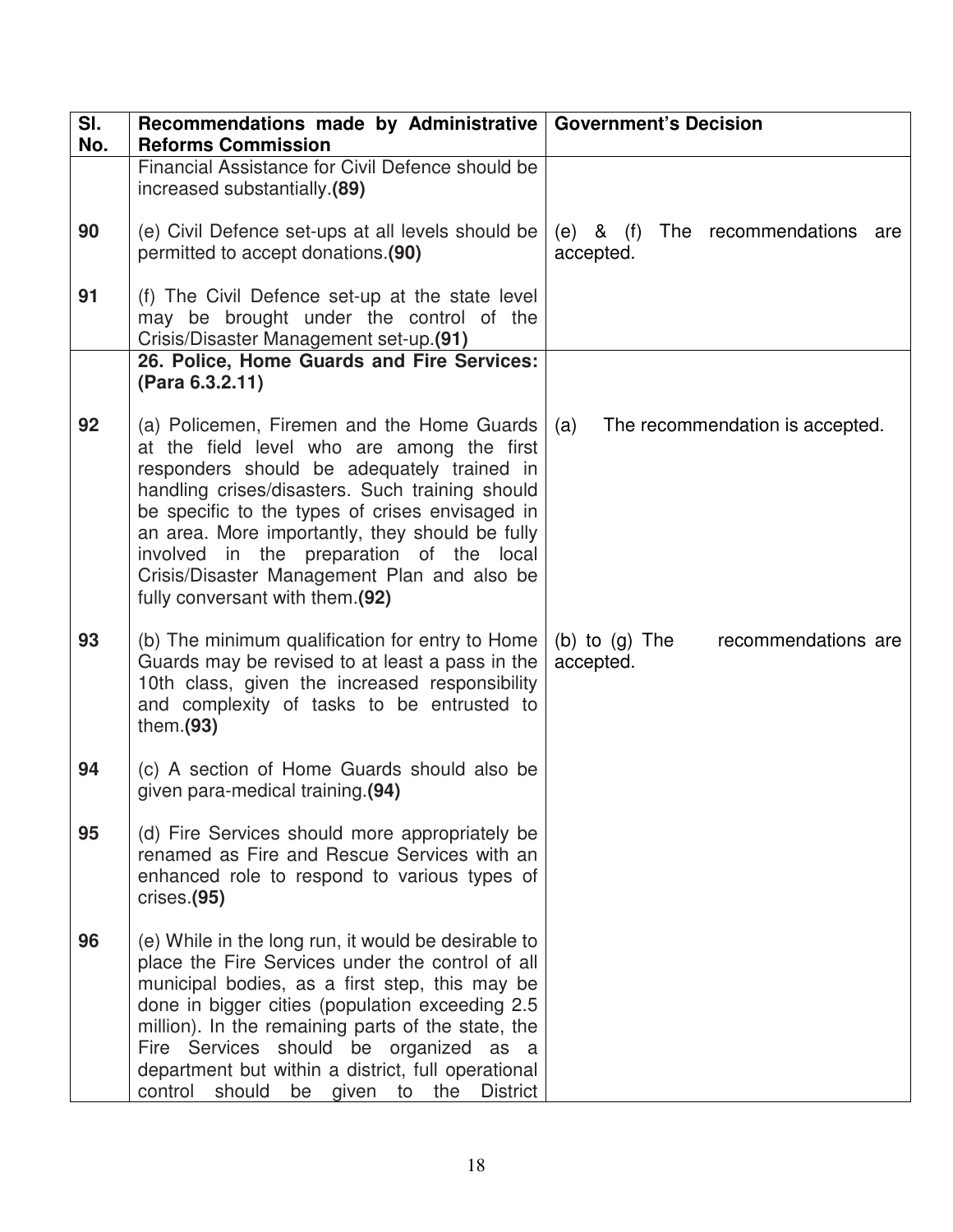| SI.<br>No. | Recommendations made by Administrative   Government's Decision<br><b>Reforms Commission</b>                                                                                                                                                                                                                                                                                          |                                                        |
|------------|--------------------------------------------------------------------------------------------------------------------------------------------------------------------------------------------------------------------------------------------------------------------------------------------------------------------------------------------------------------------------------------|--------------------------------------------------------|
|            | Crisis/Disaster Management Authority. Transfer<br>of these services to municipal authorities should<br>be accompanied by transfer of commensurate<br>financial resources.(96)                                                                                                                                                                                                        |                                                        |
| 97         | (f) Only persons with expertise in crisis/disaster<br>management should be inducted into the top<br>management of the<br>Rescue)<br>Fire<br>(and<br>Services.(97)                                                                                                                                                                                                                    |                                                        |
| 98         | (g) Fire and Rescue Services should be brought<br>under the control of the State Crisis/Disaster<br>Management set up under the<br><b>Disaster</b><br>Management Law.(98)                                                                                                                                                                                                            |                                                        |
| 99         | (h) The NDMA may be requested to suggest<br>model provisions regarding these services for<br>inclusion in the Disaster Management Act/s.(99)                                                                                                                                                                                                                                         | The recommendation is accepted.<br>(h)                 |
|            | <b>Setting-up</b><br>Integrated<br>27.<br><b>Emergency</b><br><b>Operations Centre (EOC): (Para 6.4.2)</b>                                                                                                                                                                                                                                                                           |                                                        |
| 100        | (a) While it is necessary that each nodal<br>ministry handling crisis has an EOC, it is clearly<br>desirable to have an integrated National<br>Emergency Operation Centre for all types of<br>'Subject-matter specific' Ministries/<br>crises.<br>Departments should deploy representatives in<br>this Centre which must be networked with all<br>other EOCs and control rooms.(100) | (a) The recommendation is accepted.                    |
|            | 28. Organising Emergency Medical Relief:<br>(Para 6.5.7)                                                                                                                                                                                                                                                                                                                             |                                                        |
| 101        | (a) An institutional arrangement to attend to<br>medical emergencies is required to be put in<br>place.(101)                                                                                                                                                                                                                                                                         | (a) to $(c)$ : The<br>recommendations are<br>accepted. |
| 102        | (b) Access to this system should be facilitated<br>by having an identical telephone number<br>throughout the country.(102)                                                                                                                                                                                                                                                           |                                                        |
| 103        | (c) This arrangement envisages involvement of<br>the private hospitals. The enunciation of the role<br>of various role players may be through<br>legislation.(103)                                                                                                                                                                                                                   |                                                        |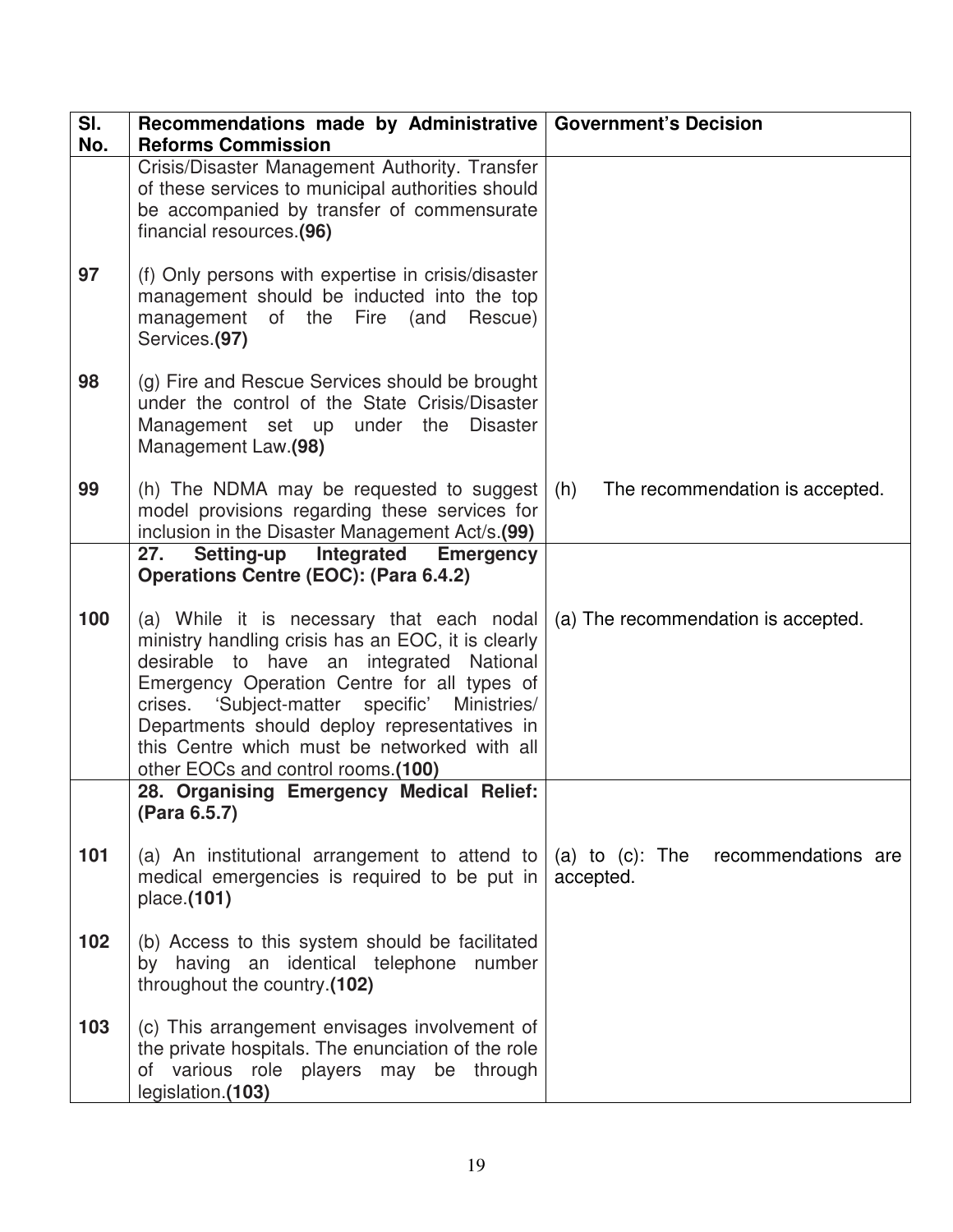| SI.<br>No. | Recommendations made by Administrative   Government's Decision<br><b>Reforms Commission</b>                                                                                                                                                                                                                                  |                                                        |
|------------|------------------------------------------------------------------------------------------------------------------------------------------------------------------------------------------------------------------------------------------------------------------------------------------------------------------------------|--------------------------------------------------------|
|            | 29. Relief and Rehabilitation: (Para 7.1.12)                                                                                                                                                                                                                                                                                 |                                                        |
| 104        | (a) Damage assessment should be carried out<br>by multi-disciplinary teams in a transparent and<br>participatory manner in accordance<br>with<br>guidelines laid down by NDMA. (refer para 6.2.6<br>$g$ ).(104)                                                                                                              | (a) to $(g)$ :<br>The recommendations are<br>accepted. |
| 105        | (b) The efforts of NGOs and other groups have<br>to be coordinated with government activities at<br>the district and state levels.(105)                                                                                                                                                                                      |                                                        |
| 106        | (c) A recovery strategy should be evolved in<br>consultation with the affected people<br>and<br>concerned agencies and organisations. The<br>recovery strategy should include all aspects of<br>rehabilitation<br>social,<br>$\sim$<br>economic<br>and<br>psychological.(106)                                                |                                                        |
| 107        | (d) Minimum standards of relief should be<br>developed to address the requirements of food,<br>health,<br>sanitation<br>shelter<br>water<br>and<br>requirements. Focus should be placed on the<br>special needs of the vulnerable population that<br>is, children, women, the elderly and the<br>physically challenged.(107) |                                                        |
| 108        | (e) Implementation of the rehabilitation efforts<br>should<br>be carried out<br>by the<br>village<br>panchayats/local bodies. The first priority should<br>be to get the beneficiary oriented works<br>executed through the beneficiaries themselves.<br>(108)                                                               |                                                        |
| 109        | (f) Concurrent monitoring and a quick financial<br>audit should be carried out to prevent misuse of<br>funds.(109)                                                                                                                                                                                                           |                                                        |
| 110        | Risk reduction<br>aspects<br>should<br>(g)<br>be<br>incorporated into the recovery plans. Land use<br>plans which ensure safety of the inhabitants<br>should<br>be<br>brought into<br>effect<br>during<br>reconstruction.(110)                                                                                               |                                                        |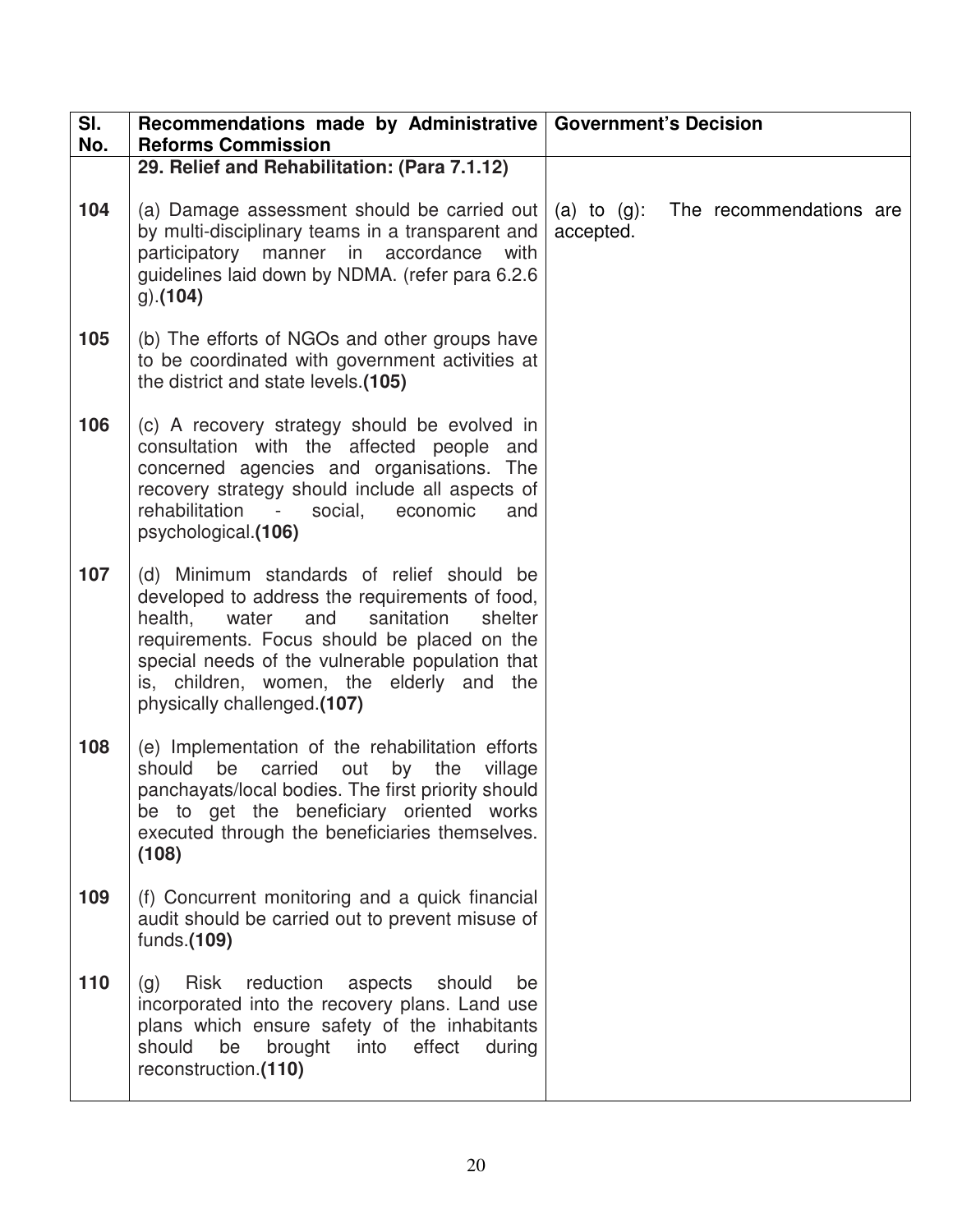| SI.<br>No. | Recommendations made by Administrative<br><b>Reforms Commission</b>                                                                                                                                                                                                                                                                                                                                                                 |     | <b>Government's Decision</b>        |
|------------|-------------------------------------------------------------------------------------------------------------------------------------------------------------------------------------------------------------------------------------------------------------------------------------------------------------------------------------------------------------------------------------------------------------------------------------|-----|-------------------------------------|
| 111        | All<br>civil<br>should<br>constructions<br>(h)<br>new<br>mandatorily be made disaster resistant as per<br>prescribed standards.(111)                                                                                                                                                                                                                                                                                                | (h) | The recommendation is accepted.     |
| 112        | (i) A mechanism for redressal of grievances<br>should be established at the local and district<br>levels.(112)                                                                                                                                                                                                                                                                                                                      | (i) | The recommendation is accepted.     |
| 113        | (j) For all major disasters, NIDM should conduct<br>evaluation<br>detailed<br>exercise<br>through<br>a<br>independent professional agencies.(113)                                                                                                                                                                                                                                                                                   | (i) | The recommendation is accepted.     |
|            | 30. Revisiting the Financial Procedures:<br>(Para 7.2.6)                                                                                                                                                                                                                                                                                                                                                                            |     |                                     |
| 114        | (a) Both the funds (National Disaster Mitigation<br>Fund and the National Disaster Response<br>Fund) may be operationalised from April 1, 2007<br>with an initial annual contribution of Rs. 5000<br>crores each from the Government of India. This<br>would be in addition to CRF and NCCF for the<br>present. The CRF and NCCF would cease to<br>exist at the end of the award period of the<br>Twelfth Finance Commission. (114) |     | (a) The recommendation is accepted. |
| 115        | (b) NDMA may recommend to Government of<br>India the quantum and criteria of assistance and<br>conditions of release from the two new funds as<br>well as manner of replenishment of these funds<br>from different sources.(115)                                                                                                                                                                                                    | (b) | The recommendation is accepted.     |
| 116        | (c) A system of compiling accounts for each<br>calamity separately with reference to each head<br>of relief expenditure should be initiated. The<br>Comptroller and Auditor General of India may<br>consider laying down a standardized format in<br>this regard.(116)                                                                                                                                                              | (c) | The recommendation is accepted.     |
| 117        | (d) Accounts as above may be available on the<br>website of the state level nodal agency at such<br>intervals as may be laid down.(117)                                                                                                                                                                                                                                                                                             | (d) | The recommendation is accepted.     |
| 118        | (e) The basis for calculation of assistance from<br>the funds should be available on appropriate<br>websites.(118)                                                                                                                                                                                                                                                                                                                  | (e) | The recommendation is accepted.     |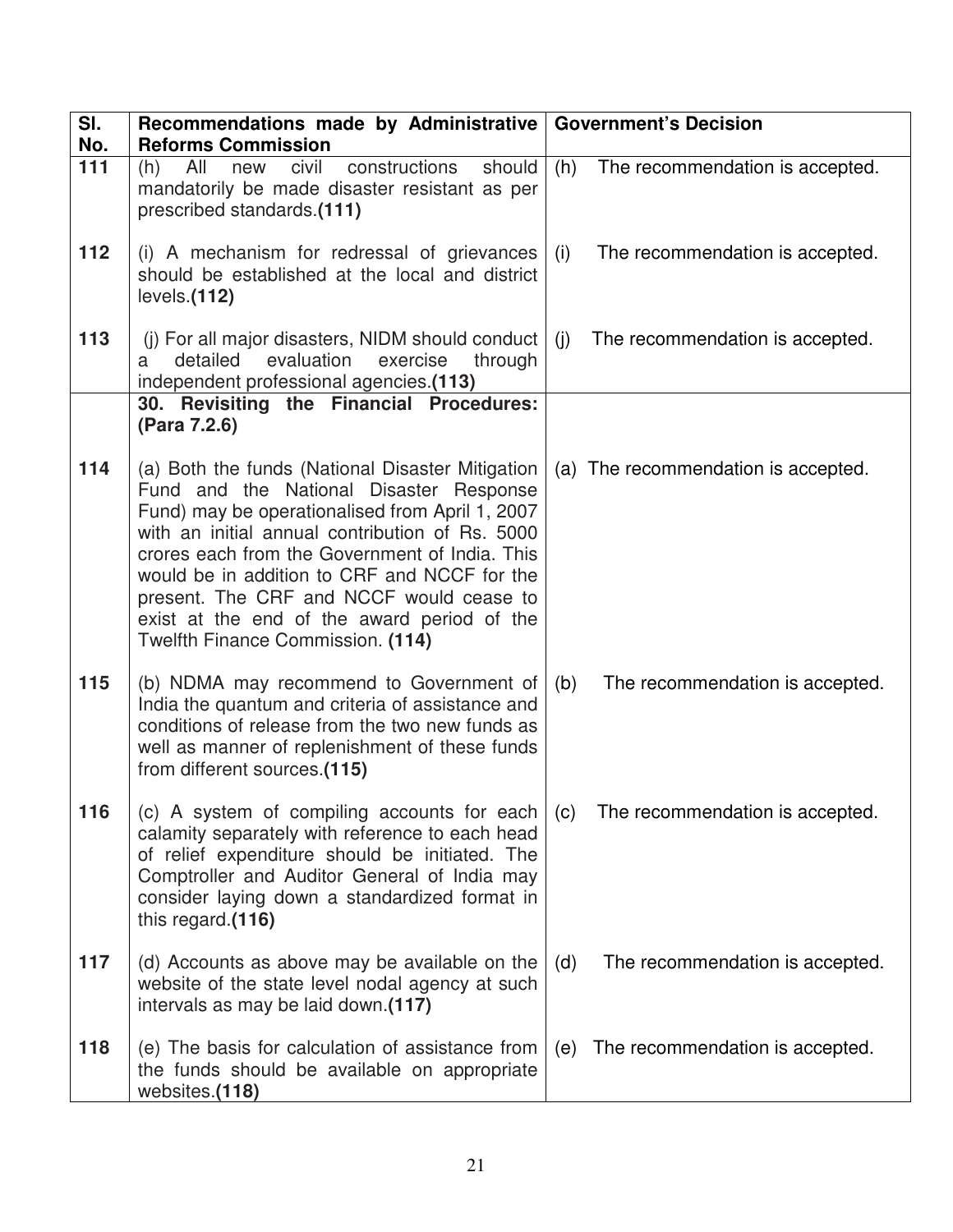| SI.<br>No. | Recommendations made by Administrative   Government's Decision<br><b>Reforms Commission</b>                                                                                                                                                                                                                              |                                                       |
|------------|--------------------------------------------------------------------------------------------------------------------------------------------------------------------------------------------------------------------------------------------------------------------------------------------------------------------------|-------------------------------------------------------|
|            | 31. Gender Issues and Vulnerability of<br><b>Weaker Sections: (Para 8.3)</b>                                                                                                                                                                                                                                             |                                                       |
| 119        | (a) The vulnerability analysis should bring out<br>the specific vulnerabilities of women and these<br>should be addressed in any mitigation effort.<br>Disaster mitigation plans should be prepared, in<br>consultation with women's groups.<br>Similar<br>steps should be taken for other vulnerable<br>groups. $(119)$ | (a) The recommendation is accepted.                   |
| 120        | (b) Rescue and relief operations should focus<br>on the most vulnerable groups-women, children,<br>the elderly and the physically challenged. (120)                                                                                                                                                                      | $(b)$ & $(c)$<br>The recommendations are<br>accepted. |
| 121        | (c) Relief measures should take into account the<br>special requirements of women and other<br>vulnerable groups. Particular attention needs to<br>be given to their physical and mental well being<br>through health care and counselling.(121)                                                                         |                                                       |
| 122        | (d) In the recovery phase, efforts should focus<br>on making women economically independent by<br>offering them opportunities of earning incomes;<br>providing training in new skills, forming self-help<br>groups and providing microfinance, marketing<br>facilities etc.(122)                                         | (d) & (e) The recommendations<br>are<br>accepted.     |
| 123        | (e) The title of new assets created should be in<br>the names of both husband and wife.(123)                                                                                                                                                                                                                             |                                                       |
| 124        | (f) Camp managing committees should have<br>adequate<br>number<br>0f<br>women<br>representatives.(124)                                                                                                                                                                                                                   | (f) The recommendation is accepted.                   |
| 125        | (g) Trauma counselling and psychological care<br>should be provided to widows and women and<br>other persons in distress. These activities<br>should form part of the disaster management<br>plan.(125)                                                                                                                  | (g) & (h) The recommendations are<br>accepted.        |
| 126        | (h) Arrangements have to be made for<br>orphaned children on a long term basis. NGOs<br>should be encouraged to play a major role in                                                                                                                                                                                     |                                                       |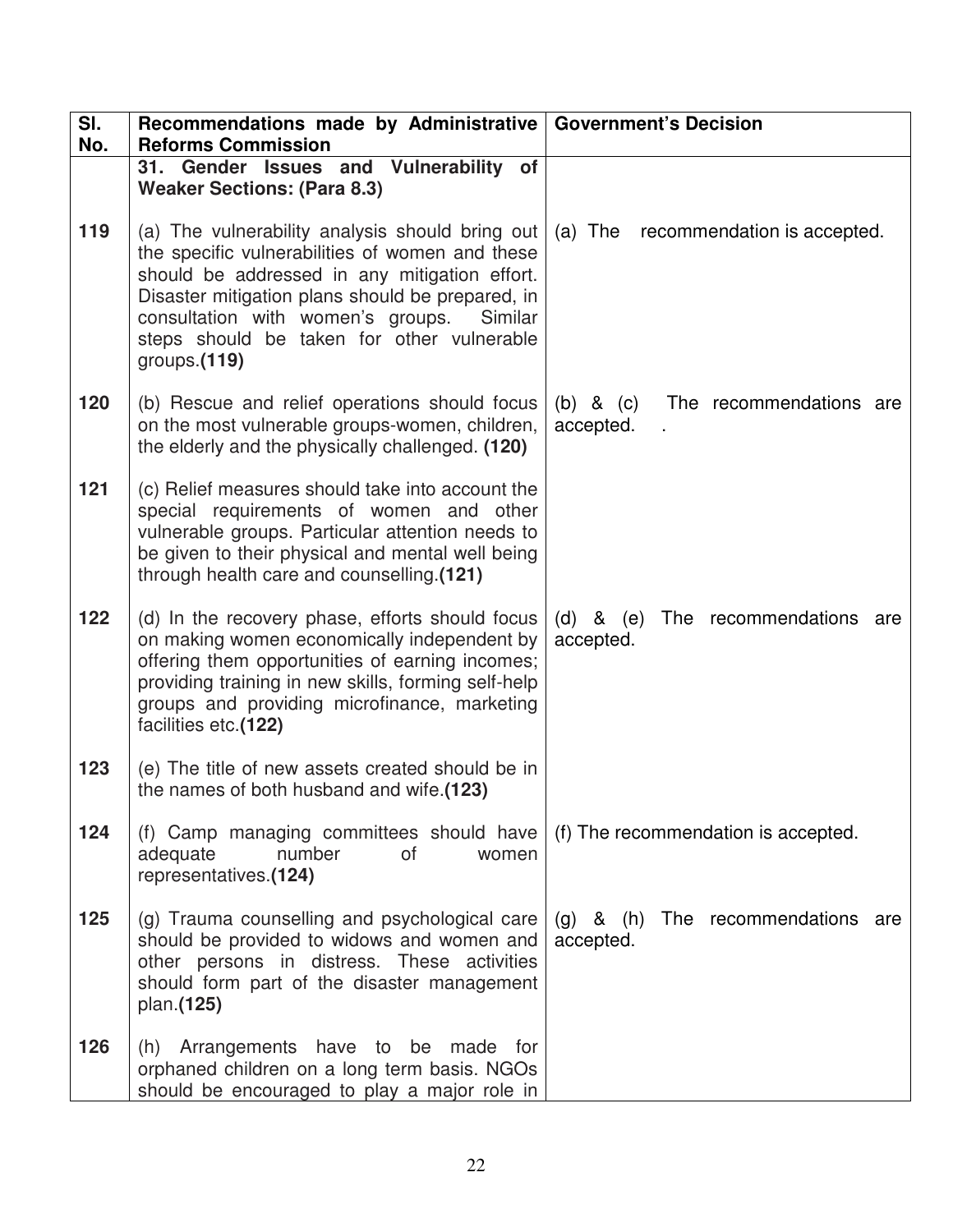| SI. | Recommendations made by Administrative   Government's Decision                                                                                                                                                                                                                                                                                                                                                                                                                                                                                  |                                         |
|-----|-------------------------------------------------------------------------------------------------------------------------------------------------------------------------------------------------------------------------------------------------------------------------------------------------------------------------------------------------------------------------------------------------------------------------------------------------------------------------------------------------------------------------------------------------|-----------------------------------------|
| No. | <b>Reforms Commission</b>                                                                                                                                                                                                                                                                                                                                                                                                                                                                                                                       |                                         |
|     | their rehabilitation.(126)                                                                                                                                                                                                                                                                                                                                                                                                                                                                                                                      |                                         |
|     | 32. Revisiting Long Term Interventions                                                                                                                                                                                                                                                                                                                                                                                                                                                                                                          |                                         |
|     | (Droughts): (Para 9.2.5)                                                                                                                                                                                                                                                                                                                                                                                                                                                                                                                        |                                         |
| 127 | (a) A National Institute of Drought Management<br>may be set up for networking on multi-<br>disciplinary, cross-sectoral research on various<br>aspects of drought, acting as a resource centre<br>on droughts and carrying out impact evaluation<br>studies of the drought management efforts. It<br>needs to be ensured that the mandate and<br>agenda of this proposed institute does not<br>duplicate the efforts of the National Institute of<br>Disaster Management.(127)                                                                 | (a)<br>The recommendation is accepted.  |
|     | 33. Livelihood Management in Extremely<br>Drought Prone Areas: (Para 9.3.2)                                                                                                                                                                                                                                                                                                                                                                                                                                                                     |                                         |
| 128 | (a) A strategy for making people pursue<br>livelihoods compatible with their ecosystems<br>needs to be evolved. Some concrete steps in<br>this direction could be:<br>(i) A multi-disciplinary team needs to be<br>immediately constituted by the Ministry of<br>Environment and Forests to specifically identify<br>villages where soil and climatic conditions make<br>'conventional agriculture' unsustainable.<br>(ii) Alternate means of livelihood have to be<br>evolved in consultation with the communities, in<br>such areas.<br>(128) | (a) The recommendation is accepted.     |
|     | <b>Codifications</b><br>34.<br><b>of</b><br><b>Management</b>                                                                                                                                                                                                                                                                                                                                                                                                                                                                                   |                                         |
| 129 | Methodologies: (Para 9.4.3)<br>(i) State Governments need to rewrite the<br>Relief 'Manuals' thoroughly in the light of recent<br>developments including inputs from the NDMA<br>and their own experience and update them once<br>in a few years.(129)                                                                                                                                                                                                                                                                                          | (i) The recommendation is accepted.     |
| 130 | (ii) Ministry of Science and Technology may<br>compile from<br>time to time<br>a document<br>incorporating details of available scientific and<br>technical inputs/facilities for detecting the onset<br>and progress of drought; and inter-face between                                                                                                                                                                                                                                                                                        | (ii)<br>The recommendation is accepted. |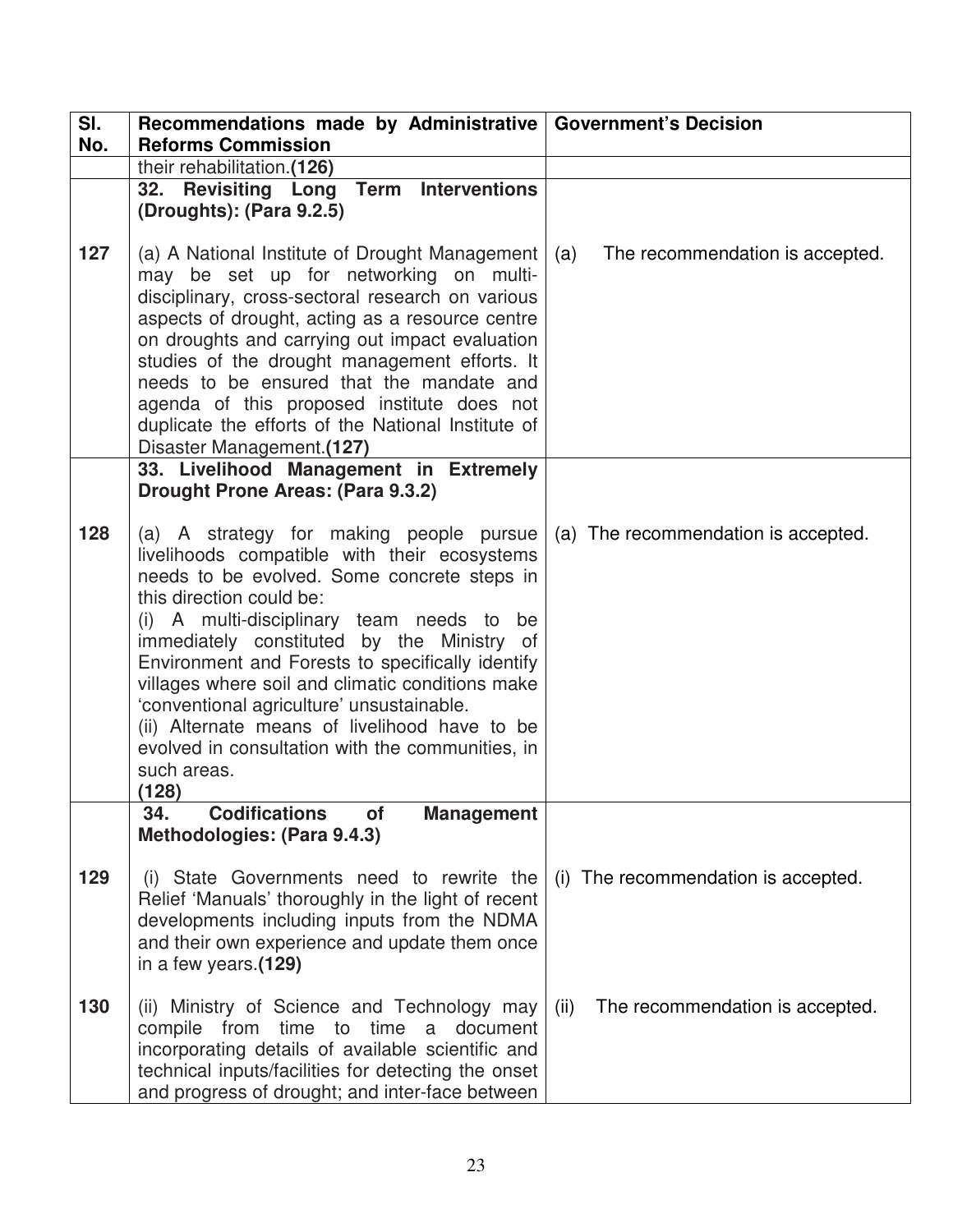| SI.<br>No. | Recommendations made by Administrative   Government's Decision<br><b>Reforms Commission</b>                                                                                                                                                                                                                                                                                                                                          |                                                                                                                                                             |
|------------|--------------------------------------------------------------------------------------------------------------------------------------------------------------------------------------------------------------------------------------------------------------------------------------------------------------------------------------------------------------------------------------------------------------------------------------|-------------------------------------------------------------------------------------------------------------------------------------------------------------|
|            | scientific and technical<br>organizations<br>with<br>disaster management agencies of the Union<br>and State Governments.(130)                                                                                                                                                                                                                                                                                                        |                                                                                                                                                             |
|            | 35. Rationalization of Drought Declarations:<br>(Para 9.5.2)                                                                                                                                                                                                                                                                                                                                                                         |                                                                                                                                                             |
| 131        | The method and mechanism of declaration of<br>droughts needs to be modified under the<br>guidance of NDMA. While it is for the State<br>Governments to work out the modalities keeping<br>in view the peculiarities of their agro-climatic<br>conditions, the Commission recommends that<br>the modified mechanism may incorporate the<br>following broad guiding principles:                                                        |                                                                                                                                                             |
|            | (a) Where a certain percentage (say, twenty per<br>cent) of area normally cultivated remains<br>unsown till the end of July or December for<br>Kharif and Rabi respectively, the affected<br>Tehsil/ Taluka/Mandal could<br>declared<br>be<br>drought affected by the government.                                                                                                                                                    | (a) & (b) The recommendations are<br>accepted.                                                                                                              |
|            | (b) To begin with, 'eye estimates' could be used.<br>Such estimates may be verified with reference<br>to remote sensing data as access to such<br>facilities improves progressively. The ultimate<br>objective should be to use remote sensing as<br>the primary tool of early detection of droughts<br>with 'eye estimates' remaining<br>only as<br>'secondary verifying methods'.<br>(131)                                         |                                                                                                                                                             |
|            | 36. Deployment of Remote Sensing for<br>Diagnosis and Prognosis<br>of Drought<br><b>Situations: (Para 9.6.3)</b>                                                                                                                                                                                                                                                                                                                     |                                                                                                                                                             |
| 132        | (a) Deployment of remote sensing as the<br>primary tool for diagnosing droughts, monitoring<br>their course and forecasting prognosis is a goal<br>that needs to be pursued speedily and<br>systematically. This would require dovetailing<br>remote sensing into the routine framework of<br>drought management. This could be best<br>achieved through establishment of an NRSA<br>cell in identified drought prone districts. The | (a) The recommendation is accepted.<br>The work on improving these tools would<br>continue, but there is no need for an<br>NRSA cell at the district level. |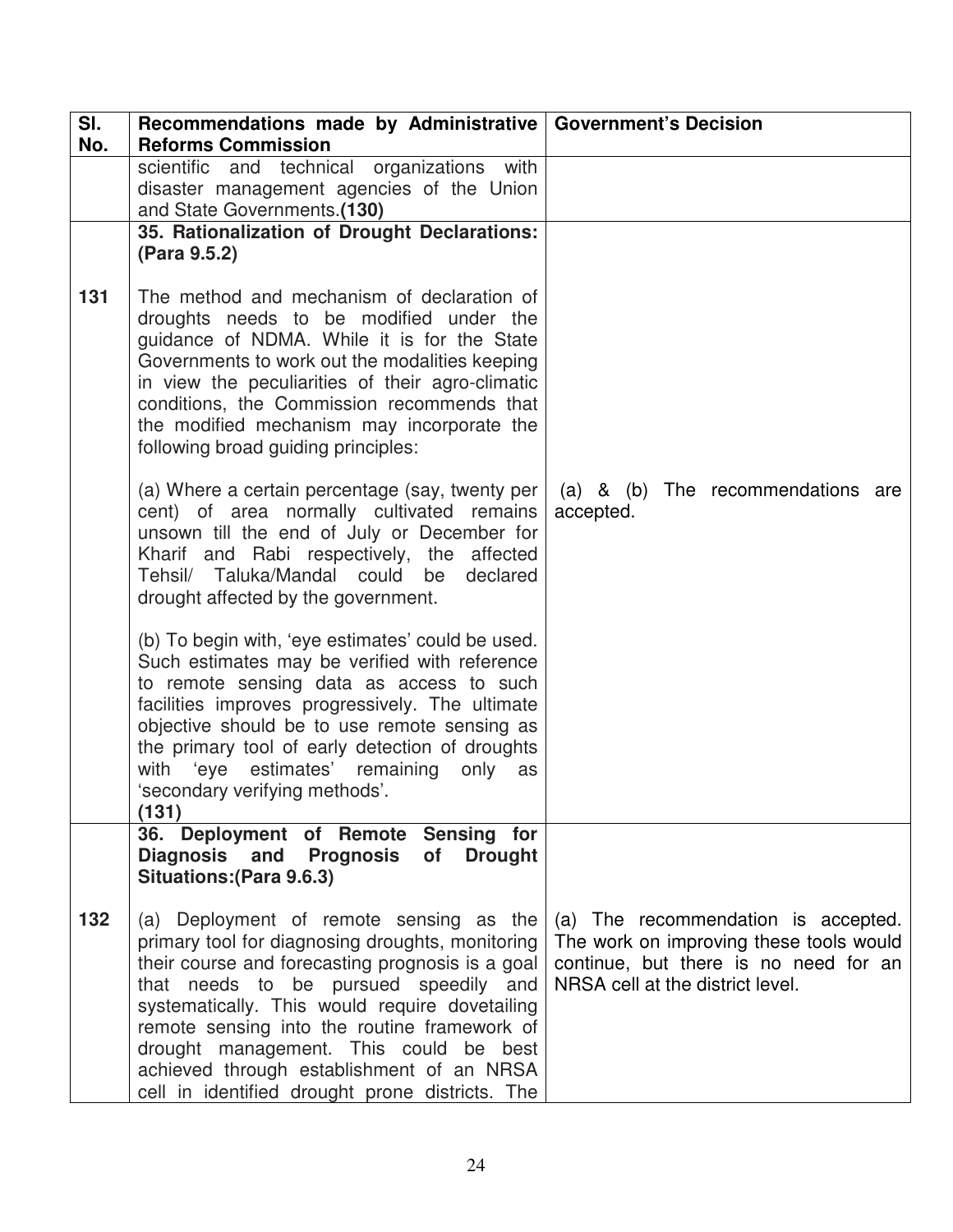| SI.<br>No. | Recommendations made by Administrative   Government's Decision<br><b>Reforms Commission</b>                                                                                                                                                                                                                                                                                                                                        |                                                     |
|------------|------------------------------------------------------------------------------------------------------------------------------------------------------------------------------------------------------------------------------------------------------------------------------------------------------------------------------------------------------------------------------------------------------------------------------------|-----------------------------------------------------|
|            | activities of the NRSA cells in the districts must<br>include monitoring of other disasters<br>as<br>well.(132)                                                                                                                                                                                                                                                                                                                    |                                                     |
|            | 37. Making Rivers Perennial: (Para 9.7.4)                                                                                                                                                                                                                                                                                                                                                                                          |                                                     |
| 133        | (a) Technical agencies under the Ministries of<br>Water Resources, Environment and Forests and<br>Science and Technology must immediately<br>carry out river specific feasibility studies to<br>determine the ecological and hydrological<br>making seasonal<br>implications of<br>rivers<br>perennial.(133)                                                                                                                       | The recommendation is accepted.<br>(a)              |
|            | 38. Rainfed Areas Authority: (Para 9.8.2)                                                                                                                                                                                                                                                                                                                                                                                          |                                                     |
| 134        | (a) A National Rainfed Areas Authority may be<br>constituted immediately. The Authority can deal<br>inter alia, with all the issues of drought<br>management mentioned in this chapter.(134)                                                                                                                                                                                                                                       | (a) The recommendation is accepted.                 |
|            | 39. Epidemics: (Para 10.1.12)                                                                                                                                                                                                                                                                                                                                                                                                      |                                                     |
| 135        | (i) To more effectively prevent outbreak/spread<br>of epidemics, it is imperative that a<br>comprehensive revised 'model' legislation on<br>public health is finalized at an early date and<br>that the Ministry of Health and Family Welfare<br>systematically pursues its enactment by the<br>states with adaptations necessitated by local<br>requirements.(135)                                                                | (i) to $(v)$ : The recommendations are<br>accepted. |
| 136        | (ii) The Union legislation governing Public<br>Health Emergencies be introduced for final<br>consideration in the light of feedback received<br>from the states at an early date.(136)                                                                                                                                                                                                                                             |                                                     |
| 137        | (iii) Ministry of Health and Family Welfare has to<br>ensure that requisite plans envisaged under the<br>Disaster Management Act, 2005, are drawn up<br>in respect of epidemics also and that the role of<br>the district administration finds explicit mention<br>in the Public Health Emergency Bill. The<br>structure created by the Disaster Management<br>Act, 2005, should be utilized for managing<br>epidemics also. (137) |                                                     |